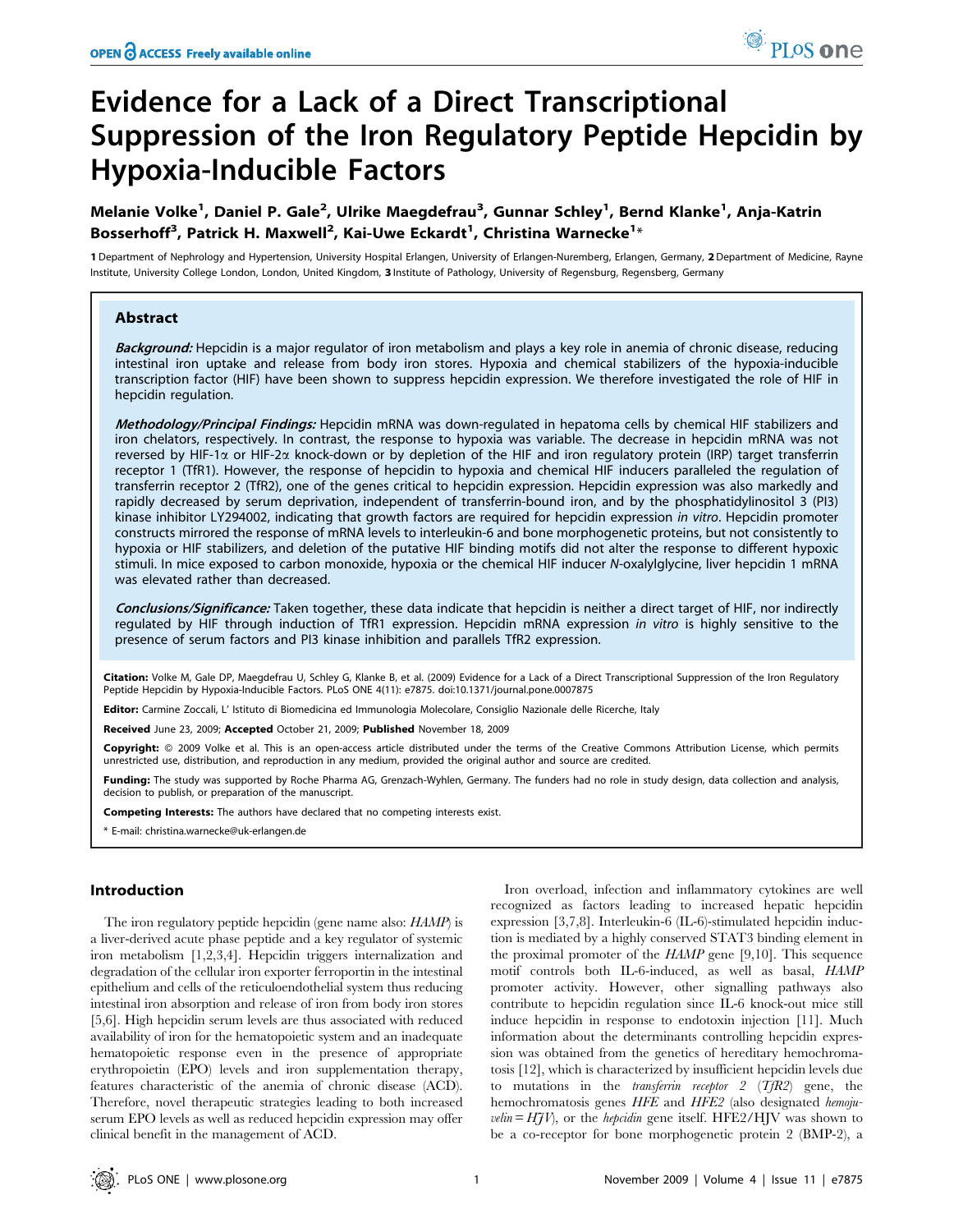protein of the  $TGF- $\beta$  superfamily, which activates SMAD$ transcription factors that transactivate the HAMP promoter [13]. Liver-specific SMAD4 (the common downstream mediator for all  $TGF-\beta$  superfamily ligands) knock-out mice exhibit marked iron accumulation and fail to increase hepcidin expression in response to TGF- $\beta$ 1, BMP-4, IL-6 or iron overload, suggesting a common role for SMAD4 in the manifold pathways of hepcidin regulation [14]. The conserved region of the HAMP promoter contains several putative binding sites for SMAD4 and BMP receptoractivated SMADs [13].

Other transcription factor binding sites suggested to contribute to basal as well as iron-overload induced hepcidin expression are a  $C/EBP\alpha$  binding element and the upstream stimulatory factor (USF) binding site/E-box in the proximal promoter [15,16].

Previous studies on hepcidin regulation have reported a decrease of hepcidin expression in response to hypoxia and anemia [17]. The heterodimeric hypoxia-inducible transcription factor (HIF) is the master regulator of the systemic and cellular adaptation to hypoxia. In the presence of molecular oxygen, the HIF- $\alpha$  subunit is hydroxylated by specific oxygen-, iron- and 2oxoglutarate-dependent prolyl hydroxylases (PHDs), which is prerequisite for binding of the von Hippel-Lindau (VHL) protein, the recognition component of an ubiquitin ligase complex that targets HIF- $\alpha$  for proteasomal degradation. Under hypoxia, HIF- $\alpha$ is stabilized, translocates to the nucleus and binds as a dimer with the constitutive  $\beta$ -subunit and transcriptional co-activators to the hypoxia-responsive elements in the promoters or enhancers of its target genes (for review, see [18,19,20]). Amongst others, HIF transactivates enzymes of anaerobic glycolysis, glucose transporters, angiogenic factors and proteins involved in iron metabolism and erythropoiesis such as transferrin, transferrin receptor 1 and erythropoietin.

New pharmacological PHD inhibitors, which cause stabilisation of HIF and increased erythropoietin production, are currently undergoing clinical trials for the treatment of renal anemia. Intriguingly, these agents have been shown to suppress serum hepcidin levels in animal models (Langsetmo, I., et al. (2006) FG-2216 corrects anemia and improves iron utilization in a rat model of anemia of chronic disease: comparison to darbepoetin. Keystone Symposium 'Hypoxia and Development, Physiology and Disease'. Breckenridge, CO, USA. pp. abstr. 247.; Seeley, T., et al. (2006) FG-2216: Tumor progression studies and correction of anemia of cancer in xenograft models. Keystone Symposium 'Hypoxia and Development, Physiology and Disease'. Breckenridge, CO, USA. pp. abstr. 328). Furthermore, hepatocytespecific HIF-1 $\alpha$  knock-out in mice was associated with a markedly attenuated down-regulation of hepcidin expression under low iron diet in comparison with wildtype mice [21]. Stimulated by these studies we investigated the mechanisms underlying hypoxic hepcidin regulation and asked whether HIF is involved in hepcidin suppression. Our results show that hepcidin suppression is neither directly mediated by HIF nor indirectly through induction of transferrin receptor 1 (TfR1). Hepcidin expression in vitro strongly depends on serum factors and parallels TfR2 expression.

### Methods

# Cell Culture

Human hepatoma HepG2 cells were purchased from the German Collection of Microorganisms and Cell Cultures (DSMZ, Braunschweig, Germany). Human hepatoma Huh7 cells were a kind gift from Prof. Martina Muckenthaler, University of Heidelberg, Germany. Cell culture media and reagents were from

PAA Laboratories (Coelbe, Germany). HepG2 and Huh7 cells were grown in Dulbecco's modified eagle medium with 1.0 g respectively 4.5 g glucose/l, 10% fetal calf serum (FCS), 2 mM Lglutamine, 100 U penicillin and 100 mg streptomycin per ml, and maintained at  $37^{\circ}$ C in a humidified  $5\%$  CO<sub>2</sub> incubator.

#### Stimulation Protocols

Cells were exposed to hypoxia (1%  $O_2$ , 5%  $CO_2$ , 94%  $N_2$ ) in a HeraCell 150 hypoxic incubator (Thermo Electron) or stimulated with the iron chelator and HIF stabilizer  $2,2'$  dipyridyl (DP, 100 mM; ICN Biomedicals, Irvine, CA, USA), the iron-independent hydroxylase inhibitor and HIF stabilizer dimethyloxalylglycine (DMOG, 1 mM; Frontiers Scientific Europe, Carnforth, Lancashire, U.K.) or the iron chelator desferrioxamine (DFO, 100 mM; Sigma-Aldrich, St. Louis, MO, USA) for 16 h–18 h if not indicated otherwise. IL-6 (2–10 ng/ml) and BMP-2 (100 ng/ ml) were purchased from Hiss Diagnostics, Freiburg, Germany. To identify kinase pathways that were driving basal hepcidin expression in cultured cells in the presence of FCS, the following inhibitors were used: the phosphatidylinositol 3 kinase (PI3K) inhibitor LY294002 (10  $\mu$ M, Calbiochem), the p38 stress-activated protein kinase (SAPK) inhibitor SB202190 (10  $\mu$ M, Sigma), the mitogen-activated protein kinase kinase (MEK)1/2 inhibitor UO126  $(1 \mu M,$  Cell Signaling) and the pan kinase inhibitor staurosporine  $(0.5 \mu M,$  Sigma).

# HIF Activation by Hypoxia, Carbon Monoxide or Chemical HIF Inducers in Mice

Mice livers were obtained from control animals of a study designed to investigate the protective effects of HIF activation on a subsequent kidney injury. These animal experiments were approved by the institutional review board for the care of animal subjects (Regierung von Mittelfranken, registration no.: 54- 2531.31-25/06) and performed in accordance with National Institutes of Health guidelines and the German Animal Welfare Act. Six-weeks-old Balb/c mice (Charles River, Germany) were fed on a normal diet ('Altromin 1324', Altromin, Germany) and exposed to 8%  $O_2$ /92%  $N_2$  for 8 h or to 8%  $O_2$ /92%  $N_2$  for 8 h followed by 16 h at 10%  $O_2/90\%$  N<sub>2</sub>. Alternatively, mice were treated with 0.1% carbon monoxide in normal air for 6 to 8 h. Subsequently mice were killed by cervical dislocation and the livers were removed and immediately snap-frozen in liquid nitrogen. In an alternative approach, 6-weeks old male C57BL/6 mice were injected twice with the chemical HIF inducer N-oxalylglycine (OG, 9.2 mg/animal per injection; Frontiers Scientific Europe, Carnforth, Lancashire, U.K.) and sacrificed 16 hours after the second injection (24 h OG +16 h OG). In the second group, mice were injected with vehicle (tris-buffered saline) 24 hours after the OG treatment (24 h OG +16 h Tris). Control mice received vehicle only (24 h Tris +16 h Tris). Liver samples were immediately snap-frozen on liquid nitrogen and RNA was prepared for RNase protection assay or quantitative RT PCR as described below.

### RNA Preparation and RNase Protection Assay

Total RNA was prepared from cell cultures and mouse livers  $U$  and  $U$  and  $U$  and  $V$  and  $V$  and  $V$  and  $V$  and  $V$  are  $V$  and  $V$  are  $V$  and  $V$  are  $V$  and  $V$  are  $V$  and  $V$  are  $V$  and  $V$  are  $V$  and  $V$  are  $V$  and  $V$  are  $V$  are  $V$  and  $V$  are  $V$  are  $V$  and  $V$  a HAMP and mouse HAMP-1, human nucleoporin 98, TfR1 and TfR2 were generated by reverse transcriptase PCR (see Table 1A for primer sequences). Amplified fragments were cloned into the pcDNA3 vector (Invitrogen). Probes for U6 small nuclear RNA (U6sn), IGFBP1 and AngPTL4 were described before [22]. RNase protection assays were carried out as described previously [22,23].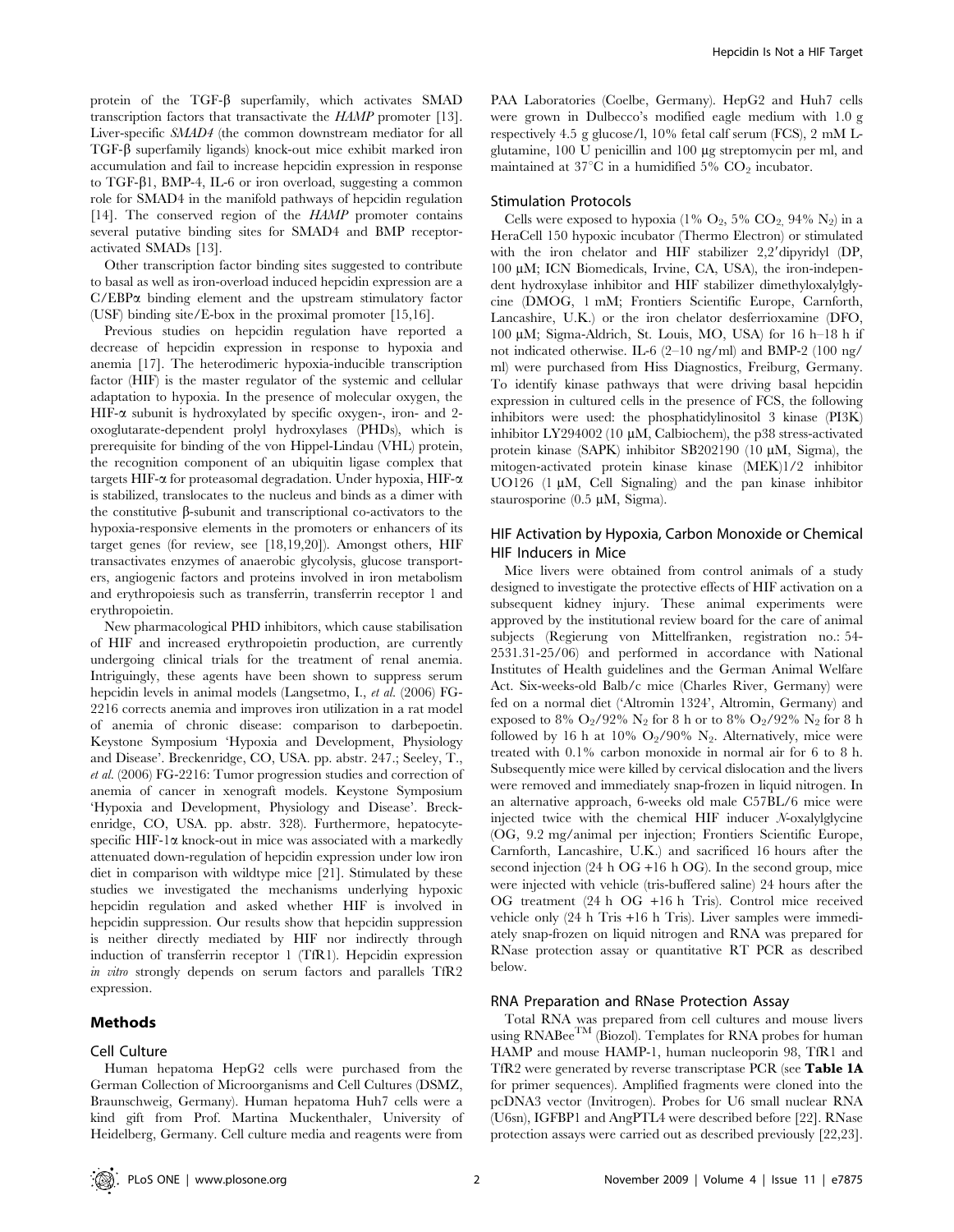Table 1. Primer sequences.

|                              | A. Primers used for cloning of RNase protection assay probes |  |  |  |
|------------------------------|--------------------------------------------------------------|--|--|--|
| human HAMP                   | acc. no. NM_021175.2                                         |  |  |  |
| hHAMP.Kpn+                   | 5'AGCGGTACCAGTGGCTCTGTTTTCCCAC                               |  |  |  |
| hHAMP.Xho-                   | 5'GTCCTCGAGCACATCCCACACTTTGATCG                              |  |  |  |
| mouse HAMP-1                 | acc. no. NM_032541.1                                         |  |  |  |
| mHAMP.Kpn+                   | 5'CTCGGTACCCAGGCTGCCTGTCTCCTG                                |  |  |  |
| $m$ HAMP.Xho $-$             | 5'CACCTCGAGCAGAAGATGCAGATGGGGAAG                             |  |  |  |
| human nucleoporin 98         | acc. no. U41815                                              |  |  |  |
| NUP98.Kpn+                   | 5'TTTGGTACCAGTTCATTTAGCCAGGC                                 |  |  |  |
| NUP98.Xho-                   | 5'TCCCTCGAGTCCTCCACTGCTAGTACTG                               |  |  |  |
| human transferrin receptor 1 | acc. no NM 003234                                            |  |  |  |
| hTfR1.Kpn+                   | 5'GCAGGTACCGAGTCTCCAGTGAGG                                   |  |  |  |
| $h$ TfR1.Xho $-$             | 5'CTTCTCGAGATCCAGCCTCACGAGG                                  |  |  |  |
| human transferrin receptor 2 | acc. no. NM_003227                                           |  |  |  |
| hTfR2.Kpn+                   | 5'ACCGGTACCTGGTCCTGACGGCCCTG                                 |  |  |  |
| hTfR2.Xho-                   | 5'GGCCTCGAGGTCGCTCCAGTAGAGTCTG                               |  |  |  |
|                              | B. Primers used for cloning of HAMP promoter constructs      |  |  |  |
| construct HAMP.prom          | acc. no. NT 011109.15/Hs 1911266                             |  |  |  |
| HAMP.prom+                   | 5'TTACTCGAGCCACATCTCAAGGGTCTGAC                              |  |  |  |
| $HAMP.prom-$                 | 5'TGCAAGCTTGCCGTCTGTCTGGCTGTCC                               |  |  |  |
| construct HAMP.prom.CpG      | acc. no. NT 011109.15/Hs 1911266                             |  |  |  |
| HAMP.CpG+                    | 5'CCTGGTACCGCTGGGGGCTGCTCCTGTGT                              |  |  |  |
| HAMP.CpG-                    | 5'TGGCTCGAGTAACTGGAAAATGTTTGAGCAAAG                          |  |  |  |
| construct HAMP.prom∆HRE      | acc. no. NT 011109.15/Hs 1911266                             |  |  |  |
| HAMP.prom $\Delta$ HRE       | 5'GTGTCTCGAGAGCTTAAAGCAATGGATGC                              |  |  |  |
|                              | C. Primers used for quantitative RT PCR                      |  |  |  |
| human HAMP                   | Hs_00221783_m1 (Applied Biosystems)                          |  |  |  |
| <b>18S RNA</b>               | Hs_99999901_s1 (Applied Biosystems)                          |  |  |  |
| human BMP-2                  | acc. no. NM_001200                                           |  |  |  |
| BMP-2+                       | 5'GACACTGAGACGCTGTTCC                                        |  |  |  |
| $BMP-2-$                     | 5'CCATGGTCGACCTTTAGG                                         |  |  |  |
| human BMP-4                  | acc. no. NM_130851.2                                         |  |  |  |
| <b>BMP-4+</b>                | 5'GCCGGAGGGCCAAGCGTAGCCCTAAG                                 |  |  |  |
| $BMP-4-$                     | 5'CTGCCTGATCTCAGCGGCACCCACATC                                |  |  |  |
| human BMP-6                  | acc. no. NM 001718.4                                         |  |  |  |
| BMP-6+                       | 5'AAGGCTGGCTGGAATTTGACATCACG                                 |  |  |  |
| $BMP-6-$                     | 5'GGTAGAGCGATTACGACTCTGTTGTC                                 |  |  |  |
| human HAMP                   | acc. no. NM 021175.2                                         |  |  |  |
| hHAMP+                       | 5'CCACAACAGACGGGACAACTT                                      |  |  |  |
| hHAMP-                       | 5'GGTTCTACGTCTTGCAGCACA                                      |  |  |  |
| mouse HAMP-1                 | acc. no. NM_032541.1                                         |  |  |  |
| mHAMP-1+                     | 5'CCTATCTCCATCAACAGATG                                       |  |  |  |
| $mHAMP-1$ –                  | 5'AACAGATACCACACTGGGAA                                       |  |  |  |
| mouse HIG2                   | acc. no. AF141311                                            |  |  |  |
| $mHIG2+$                     | 5'ACCGTCGCCATGAAGTTCATGC                                     |  |  |  |
| $mHIG2-$                     | 5'CCTTAGGAGGCTGTGTGTTGG                                      |  |  |  |

doi:10.1371/journal.pone.0007875.t001

Quantification of signals was performed using a Phosphoimager (FujiBAS 2000, Fuji) and the AIDATM image analysis software (Raytest).

# SiRNA Transfections

Cells were transfected with HIF-1 $\alpha$ , HIF-2 $\alpha$  or control siRNAs (luciferase (2 luc, 3 luc) or green fluorescent protein (GFP)) at a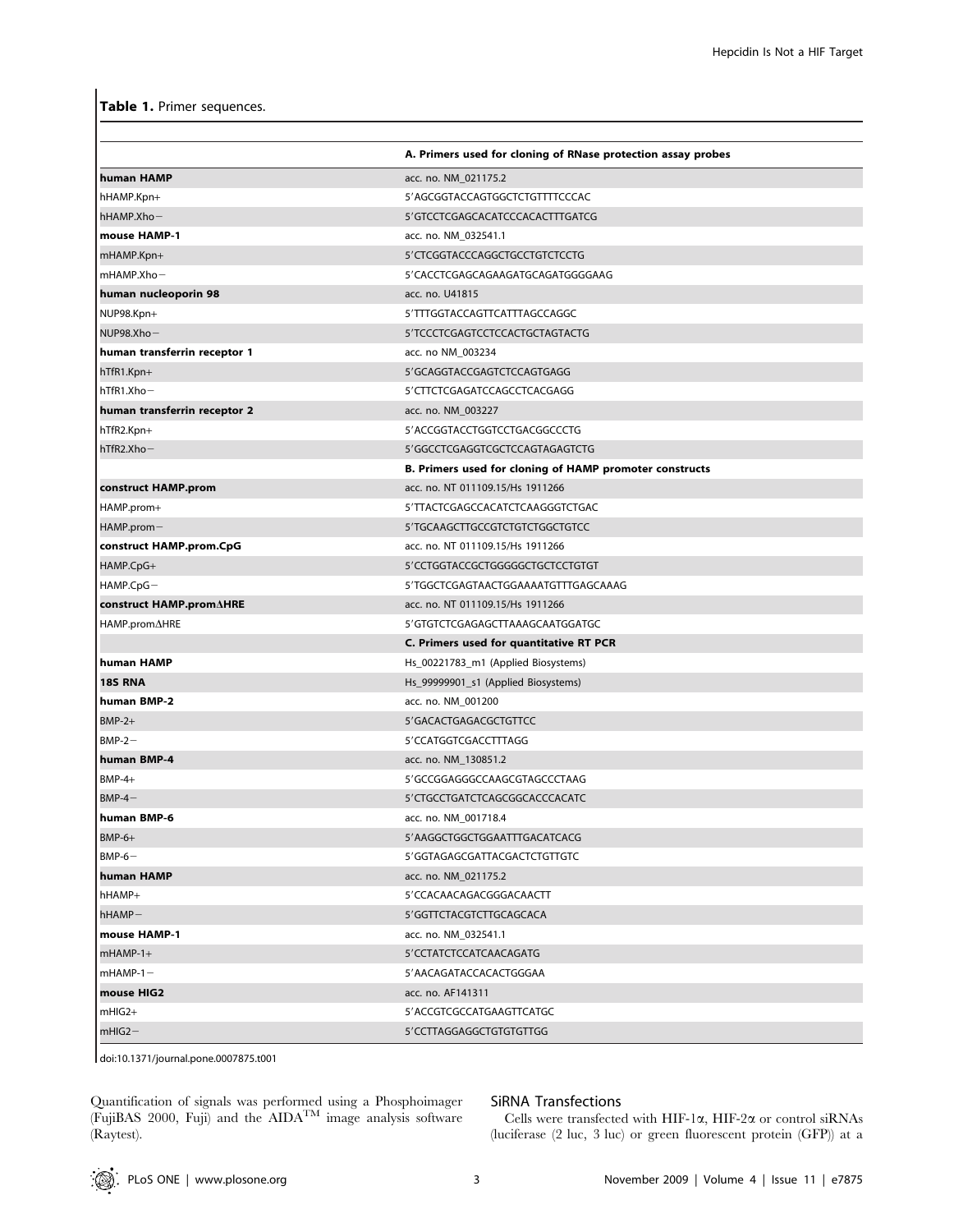final concentration of 50 nM as described before [22,23]. For TfR1 knock-down three independent siRNAs were used (sense strands): TfR1\_A 5'GGAAUAAGGCCUUAAUAUG, TfR1\_B 5'GGUACAACAGCCAACUGCU, and Hs\_TFRC\_5 no. SI 00301896 (5'AAGUAGAUGGCGAUAACAGUC, Qiagen).

#### Immunoblotting

Immunoblotting for HIF-1 $\alpha$  (rabbit antiserum NB100–449, Novus Biologicals, USA), HIF-2a (mouse monoclonal antibody (mab) NB100–132) and transferrin receptor 1 (mab DF1513, Sigma) was performed as described previously [24]. Immunostaining for  $\beta$ -actin (mab AC74, Sigma) or  $\alpha$ -tubulin (mab DM1A, Sigma) served as loading control.

#### Reverse Transcriptase PCR (RT PCR)

Hepcidin mRNA expression in HepG2 and Huh7 cells was also quantified by RT PCR. Primers used were commercially available Taqman primers/probes from Applied Biosystems, or were designed using the NCBI primer design software. Hepcidin mRNA levels were related to 18S RNA. Expression analyses of BMP-2,-4 and -6 in Huh7 and HepG2 cells were performed by quantitative RT PCR in a LightCycler (Roche) as described before [25]. All primer sequences are listed in Table 1C.

#### Cloning of Human HAMP Promoter Reporter Constructs

Three different hepcidin promoter fragments were amplified from genomic DNA by PCR using the primers given in Table 1B and Combizyme Polymerase Mix (Invitek), and cloned into the pGL2basic vector (Promega). The first construct (HAMP.prom) contained the proximal promoter, including the two putative HREs, from  $-nt 617$  up to the translation start codon in the first exon. For a longer construct (HAMP.prom.CpG) a 1646 bp fragment containing the CpG island, which is located upstream of the core promoter, was fused 5' to the 617-bp core promoter. In the third construct (HAMP.prom $\triangle$ HRE) a 145-bp region spanning the putative HREs was deleted from the core promoter. All plasmids were controlled by DNA sequencing.

#### Luciferase Reporter Gene Assays

500 ng of the hepcidin promoter luciferase reporter plasmids were co-transfected with 50 ng of a pCMV- $\beta$ -galactosidase expression vector in HepG2 or Huh7 cells by the use of Lipofectamine 2000 transfection reagents (Invitrogen). For HIFa knock-down, 50 nM siRNAs were co-transfected with the plasmids as described before [24]. Cells were exposed to hypoxia, DP, DMOG, IL-6 or BMP-2 for 16 h, and subsequently lysed for determination of luciferase and  $\beta$ -galactosidase activities (Promega). Luciferase activities were normalized according to the respective  $\beta$ -galactosidase activities.

As control for the hypoxic induction a 6xHRE luciferase plasmid was used, which comprised six copies of the HRE of the phosphoglycerate kinase gene upstream of a thymidin kinase promoter. In some experiments a normoxically stable mouse  $HIF-1\alpha$  triple mutant (mHIF-1 $\alpha$ TM [24]) was co-transfected with the HAMP promoter constructs to determine the effect of HIF overexpression on HAMP promoter activity.

In HIF-a knock-down experiments 3 luc siRNA was used as negative control for the pGL2-based HAMP promoter constructs, and 2 luc siRNA as negative control for the pGL3 6xHRE construct [26].

#### Analysis of TfR2 Protein Expression

TfR2 expression was determined by flow cytometry in HepG2 cells using the TfR2 mouse monoclonal antibody clone 353816 (R&D Systems).

#### Statistical Analysis

Data are given as means $\pm$ standard deviation (SD), if not indicated otherwise. Data were analysed using Student's t-test, Mann Whitney test and one-way ANOVA, as appropriate. A  $p$ value  $< 0.05$  was considered significant.

#### Results

# Regulation of Hepcidin mRNA Expression by Hypoxia and Chemical HIF Inducers

We first analyzed the response of hepcidin mRNA levels to hypoxia and chemical HIF stabilization in HepG2 cells. DP and DFO chelate  $\text{Fe}^{2+}$  and  $\text{Fe}^{3+}$ , respectively, and inhibit iron- and 2oxoglutarate (2-OG)-dependent dioxygenases, including the HIF PHDs and the asparagyl hydroxylase factor inhibiting HIF-1 (FIH-1), which leads to stabilization and activation of HIF even under normoxia. DMOG inhibits dioxygenases by competition with 2- OG [27]. While exposure to DP (100  $\mu$ M) for 16 h robustly and consistently suppressed hepcidin mRNA levels, the response to hypoxia (1%  $O_2$ ) was variable and accompanied by an *increase* in hepcidin mRNA expression in 13 out of 15 experiments (Figure 1A). Exposure to DMOG (1 mM) was also associated with suppression of hepcidin mRNA, although in 3 out of 13 experiments hepcidin mRNA levels were slightly increased (Figure 1A). Transcription of known HIF target genes such as IGFBP1 [28,29] and ANGPTL4 [30] were reliably induced by both hypoxia and chemical HIF stabilization (IGFBP1 in HepG2 cells: 19 $\pm$ 8.5-fold by DMOG, 22.6 $\pm$ 1.1-fold by DP, 15.3 $\pm$ 5.5-fold by hypoxia;  $n = 7$ ), verifying that HIF was activated under these conditions (Figure 1A).

Similar results were obtained in independently designed and performed experiments in a second laboratory: exposure to DFO (100 mM) reduced hepcidin mRNA (measured by reverse transcriptase real time quantitative PCR) to  $7.6 \pm 7.1\%$  $(p<0.001, n=8)$ , whereas hypoxia again led to variable effects on hepcidin transcript expression with no difference in average transcript levels  $(103\pm80\%$  of normoxic controls, n = 8). We first hypothesized that the characteristic cluster-like growth of HepG2 cells, which makes cell density difficult to control, may have confounded regulatory mechanisms. However, in human Huh7 hepatoma cells, which grow in monolayers, hepcidin mRNA expression was also highly variable under hypoxia, but significantly decreased by DMOG and DP, whereas established HIF target genes were consistently induced by hypoxia and chemical HIF activation (Figure 1B).

Since chemical HIF stabilizers also inhibit iron- and 2-OGdependent dioxygenases other than the HIF PHDs and FIH-1, the observation that the hepcidin response differed between HIF activation by hypoxia and by chemical stabilization suggested that HIF was not the most important determinant of hepcidin expression in these experiments.

# Serum Deprivation Leads to a Marked Decrease of Hepcidin mRNA Levels

Because consecutively performed experiments tended to show more similar hepcidin responses than those seen in widely separated experiments and the batches of the fetal calf serum (FCS) used for cell culture had been changed during this period, we investigated whether components of FCS could affect hepcidin expression. Serum deprivation from 10% to 0.4% rapidly reduced hepcidin mRNA levels in hepatoma cells. In Huh7 cells hepcidin transcript levels decreased to  $54\pm8\%$  after 2 h and  $25\pm15\%$  after 8 h of serum deprivation  $(p<0.05$  vs. controls, n = 3; **Figure 2A**). After 40 h, hepcidin expression was almost completely eliminated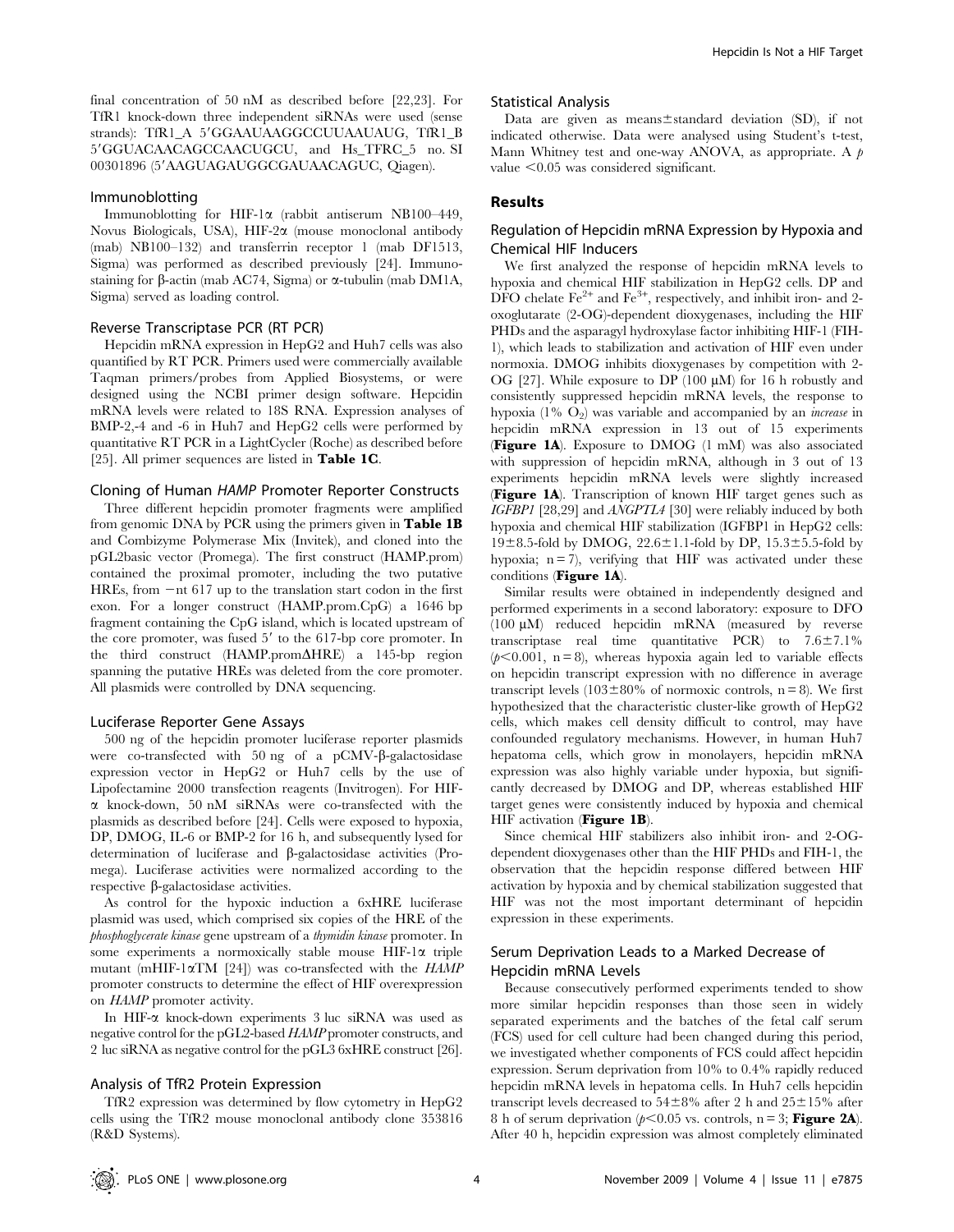

Figure 1. Response of hepcidin transcript levels to hypoxia and chemical HIF stabilization in human hepatoma cells. (A) RNase protection assays (RPA) demonstrating hepcidin (HAMP) mRNA regulation and HIF target gene (IGFBP1 and ANGPTL4) induction in HepG2 cells after 16 h exposure to hypoxia (1%  $O<sub>2</sub>$ ), dimethyloxalylglycine (abbreviated DG or DMOG) or  $2,2'$  dipyridyl (DP). (B) Hepcidin (HAMP), IGFBP1 and ANGPTL4 mRNA regulation in Huh7 cells. U6sn RNA served as loading control. Quantification was performed by phosphoimaging. Data are expressed as means $\pm$ standard deviation (SD) of the indicated number of experiments;  $*p$ <0.05,  $*p$ <0.01 vs. unstimulated controls.

doi:10.1371/journal.pone.0007875.g001

as determined by RNase protection (Figure 2B). Quantification by phosphoimaging revealed that the effects of DP and DMOG on hepcidin mRNA expression were maintained in the absence of serum  $(0.65\pm0.04\text{-fold by DMOG}; 0.41\pm0.38\text{-fold by DP}),$ whereas the effect of hypoxia was not significant  $(1.23 \pm 0.3 \text{-} \text{fold};$  $n = 4$ ). Addition of transferrin-bound iron up to 2 mg/ml for 16 h neither prevented the decrease nor caused an increase in hepcidin levels (data not shown), which suggested that other components of the FCS were required to maintain basal hepcidin expression and that variability in the abundance of these factors in different batches of FCS may have contributed to the variability of hypoxic hepcidin expression between experiments. To further delineate the signalling pathways driving basal hepcidin expression in the presence of serum we used four different kinase inhibitors: the specific phosphatidylinositol 3 kinase (PI3K) inhibitor LY294002, which blocks growth factor-stimulated receptor tyrosine kinase signalling, the protein kinase inhibitor staurosporine, which inhibits protein kinase C and other kinases, the p38  $\alpha$  and  $\beta$ stress-activated protein kinase (SAPK) inhibitor SB202190, and the mitogen-activated protein kinase kinase (MEK)1/2 inhibitor UO126, which leads to a reduction of ERK1/2 activity and therefore also blocks signalling pathways of several growth factors. In Huh7 cells the kinase inhibitor staurosporine and the specific PI3 kinase inhibitor LY294002 significantly reduced hepcidin expression after 4 h and 6 h to about 50% and 40%, respectively, whereas UO126 intriguingly increased hepcidin expression after  $2-6$  h (**Figure 2C**). SB202190 had no effect in Huh7 cells. To test whether the increase by UO126 after 2 h was already caused by a counter-regulation, we also determined hepcidin mRNA levels after 30 and 60 min. Hepcidin mRNA increased  $1.5\pm0.1$ -fold after 30 min and  $1.8 \pm 0.2$ -fold after 60 min (n = 2, data not shown) suggesting that the observed effects were indeed direct

effects. In HepG2 cells UO126 had comparable effects (not shown). These results indicate that PI3 kinase activity is required for basal hepcidin expression, whereas the MAP kinase pathway seems to suppress hepcidin expression in hepatoma cells.

# HIFs Are Not Necessary for the Modulation of Hepcidin mRNA Expression In Vitro

The transcriptional response to hypoxia is mediated predominantly by two HIF- $\alpha$  family members, HIF-1 $\alpha$  and HIF-2 $\alpha$ . To determine whether either of these HIF-a subunits is necessary for the modulation of hepcidin mRNA levels we transfected HepG2 cells with siRNAs directed against HIF-1 $\alpha$  or HIF-2 $\alpha$ . For each  $HIF-\alpha$  subunit two different siRNAs were used. In no case was the knock-down of either HIF- $\alpha$  subunit accompanied by a rise in hepcidin mRNA (Figure 3A). Rather, hepcidin transcript levels appeared to be further reduced by HIF-1 $\alpha$  knock-down (62 $\pm$ 23%) of luc siRNA-transfected, DMOG-stimulated HepG2 cells,  $p<0.05$ , n = 4), whereas HIF-2 $\alpha$  siRNA had no significant effect  $(86\pm38\%$  of luc siRNA-transfected cells). These results indicate that neither  $HIF-\alpha$  subunit is required for the suppression of hepcidin by DMOG or DP. Even in those experiments where hypoxia was accompanied by reduced hepcidin mRNA levels, this suppression was also not abolished by HIF- $\alpha$  knock-down **(Figure 3A).** Moreover, combined knock-down of HIF-1 $\alpha$  and  $HIF-2\alpha$  did not have a significant effect on hepcidin expression (data not shown). Knock-down efficiencies were controlled by analyses of HIF- $\alpha$  protein expression (Figure 3B) and modulation of mRNA levels of IGFBP1 and AngPTL4 (Figure 3C), which were previously shown to be regulated in HepG2 cells by HIF-2 $\alpha$ and HIF-1 $\alpha$ , respectively [22]. In addition, down-regulation of nucleoporin 98 mRNA, a gene identified as a negative target of HIF-1 $\alpha$  in a gene array study [22], was abrogated by HIF-1 $\alpha$ knock-down in HepG2 and Huh7 cells, which demonstrated that HIF knock-down can also reverse HIF-mediated down-regulation of gene expression (Figure 3D–E).

# The Regulation of Hepcidin mRNA Expression by Hypoxia and Chemical HIF Activation May Not Be Solely Mediated by the Promoter Region

To investigate whether the effects of hypoxia and chemical HIF stabilization on hepcidin mRNA levels are transcriptional, we analyzed the human hepcidin promoter in silico and in reporter assays. Using Genomatix MatInspector software [31] we identified two putative hypoxia-responsive elements (HREs, CACGTG) 511 and 583 bp upstream to the start codon in exon 1, which also matched the E-box/USF binding site consensus sequence (CANNTG), and a further putative HRE on the antisense strand between the two HREs/E-boxes (Figure 4A). We hypothesized that HIF could act as a competitor at the congruent cis-active elements and displace positive regulators such as USF and c-myc under hypoxic conditions although in the murine promoter the HREs are not identical with these transcription factor binding sites.

To test our hypothesis, we cloned three fragments of the human hepcidin promoter in the pGL2basic luciferase vector: the first comprised a 617-bp core promoter fragment (HAMP.prom). The second contained, upstream to the core promoter, a 1635-bp fragment of the adjacent 5'flanking region which comprised a CpG island (HAMP.prom.CpG). The third construct was a deletion mutant of the core promoter which lacked the region encompassing the putative HREs (HAMP.prom $\Delta$ HRE).

Luciferase reporter assays in HepG2 and Huh7 cells revealed that the hepcidin promoter responded differently in the two cell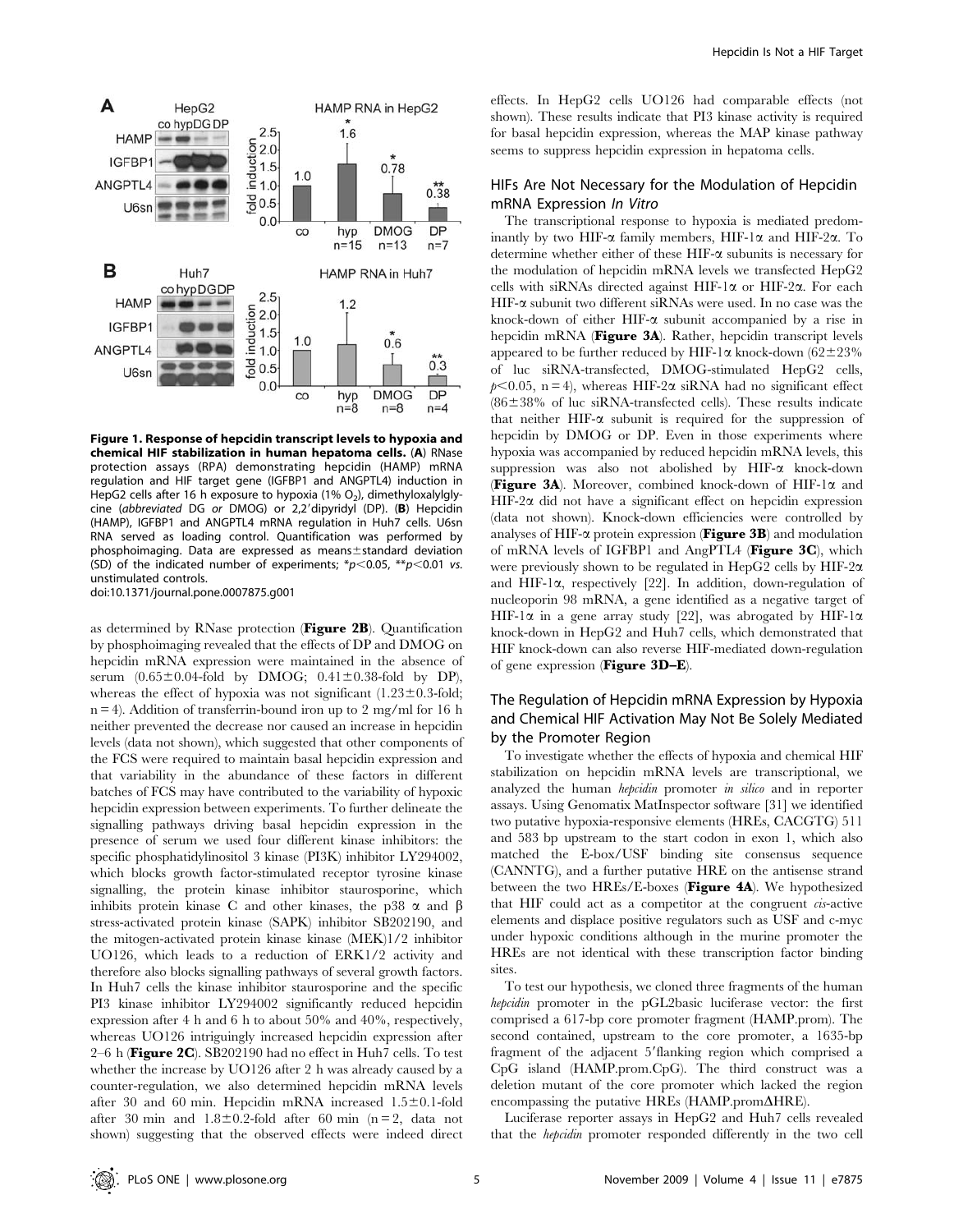

Figure 2. Response of hepcidin transcript levels to serum deprivation and protein kinase inhibition. (A) Serum withdrawal rapidly decreased hepcidin transcript levels in Huh7 cells. (B) After 40 h of FCS reduction from 10% to 0.4%, hepcidin transcripts were hardly detectable by RPA in HepG2 cells, whereas hypoxic IGFBP1 induction was not affected. Representative of three independent experiments. U6sn RNA served as loading control. (C) Exposure of Huh7 cells to protein kinase inhibitors revealed that the pan kinase inhibitor staurosporine (stauro; 0.5 µM) and the PI3 kinase inhibitor LY294002 (LY; 10 µM) reduced hepcidin expression similar to serum deprivation, whereas the p38 SAP kinase inhibitor SB202190 (SB; 10 µM) had no effect and the MEK1/2 inhibitor UO126 (1 µM) even increased HAMP/18S ratios. Data are results of qRT PCR analyses and given as means of three independent experiments $\pm$ SEM; \*p $<$ 0.05; \*\*p $<$ 0.01. doi:10.1371/journal.pone.0007875.g002

types and furthermore, that this regulation did not correspond to the regulation at the mRNA level for all of the stimuli. Exposure to hypoxia, DMOG or DP of Huh7 cells transfected with the HAMP.prom construct resulted in the anticipated reduction of luciferase activity (Figure 4B). In contrast, HepG2 cells transfected with the HAMP.prom construct showed an increase in luciferase activity when exposed to DP and no significant change when exposed to hypoxia or DMOG. Despite these differences between cell types, the effects of  $HIF-\alpha$  knock-down or removal of the putative HREs in the promoter constructs were identical: Neither knock-down of the HIF-a subunits nor deletion of the putative HREs altered the response to DMOG, DP or hypoxia (Figure 4C–D). Overexpression of a normoxically stable  $HIF-1\alpha$  mutant was associated with mildly increased luciferase activity. However, this effect was also independent of the presence of the putative HREs in the HAMP promoter (Figure 4E). A 6xHRE luciferase construct, which is activated by endogenous HIF-1 $\alpha$ , but not HIF-2 $\alpha$ , was used as control for these experiments.

To confirm that the hepatoma cells responded to other known stimuli as previously reported and that the cloned hepcidin promoter fragments were functional, we stimulated HepG2 and Huh7 cells with IL-6 and BMP-2. Exposure to IL-6 for 16 h led to a significant dose-dependent increase of hepcidin mRNA levels in both cell lines (Figure 5A–B). We then determined the effects of a combined exposure to IL-6 and hypoxia or chemical HIF inducers. The induction by IL-6 may have been attenuated in HepG2 cells in the presence of DMOG, although this difference did not reach statistical significance (IL-6  $2.7\pm0.9$ -fold, IL-6 plus DMOG 1.23 $\pm$ 0.2-fold vs. unstimulated controls; n = 3,  $p = 0.056$ ; Figure 5C). The moderate induction by hypoxia in these experiments was further enhanced by IL-6. In Huh7 cells, DMOG exposure completely abolished the induction of hepcidin by IL-6 (IL-6  $3.8 \pm 1.5$ -fold, IL-6 plus DMOG  $0.6 \pm 0.3$ -fold, n = 4;  $p<0.05$ ; not shown). Compatible with the hypothesis that the promoter region mediates the hepcidin response to IL-6, the HAMP.prom luciferase reporter responded in a dose-dependent fashion to IL-6, similar to the endogenous mRNA (Figure 5D). Exposure to BMP-2, a further well characterized stimulus of hepcidin gene expression [13,32], increased hepcidin promoter activity, although high concentrations (50–100 ng/ml) were required (Figure 5E). This effect was more pronounced in serum-starved cells (0.4% FCS) than on a 10% FCS background, which may be due to the contribution of BMPs in the FCS to baseline hepcidin expression, in keeping with the observation that serum deprivation leads to a rapid and marked decrease of hepcidin mRNA levels as shown in Figure 2. Thus, the induction of hepcidin by IL-6 and BMP-2 in the two hepatoma cell lines was reproducible, dose-dependent and mediated by the proximal promoter region, in agreement with previous studies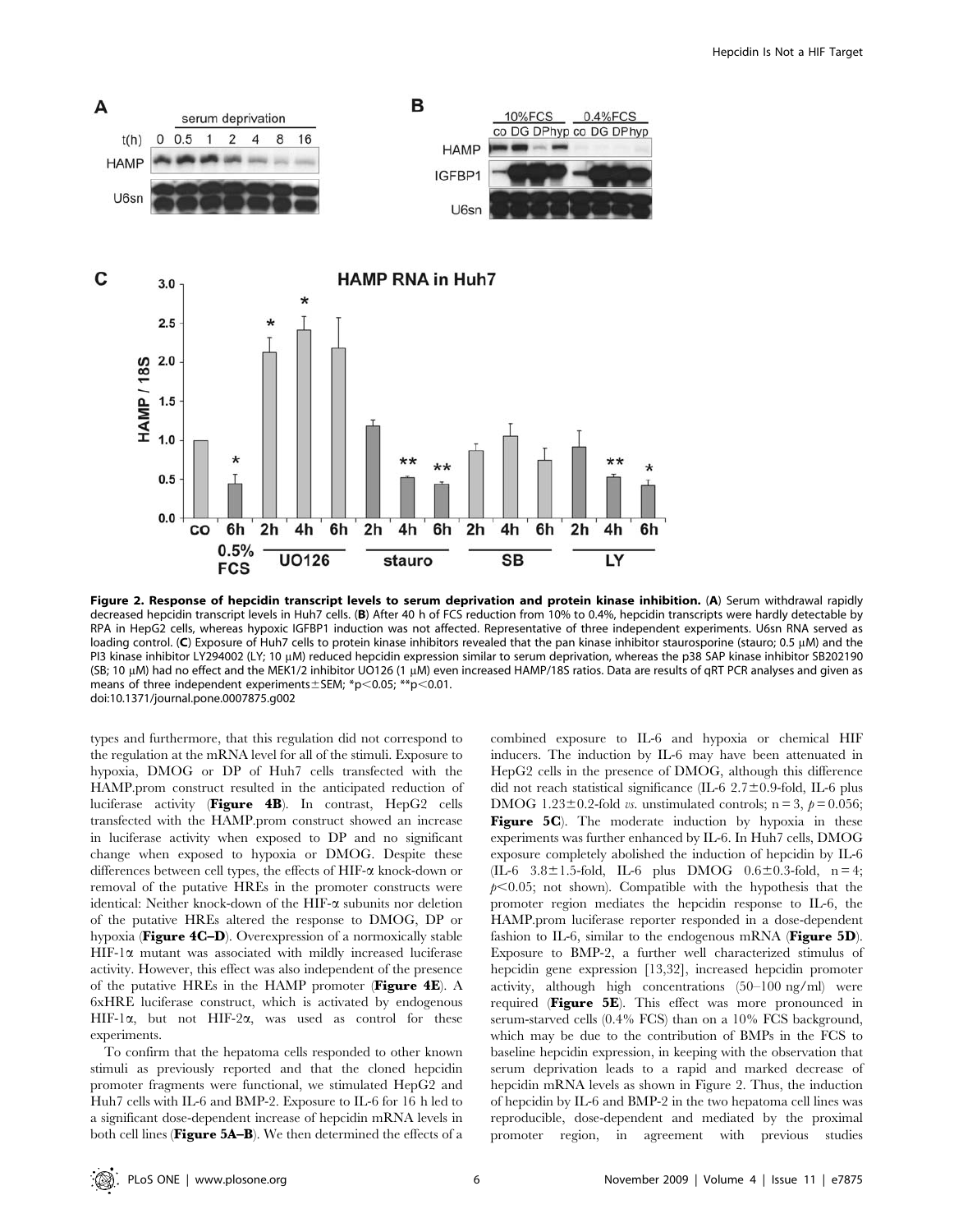

Figure 3. Suppression of hepcidin transcript levels is not mediated by HIF-1 $a$  or HIF-2 $a$ . (A) SiRNA-mediated knock-down of HIF-1 $\alpha$  (1 $\alpha$ ) or HIF-2α (2α) did not attenuate the down-regulation of hepcidin mRNA levels in HepG2 cells after 16 h of stimulation; luciferase (luc) siRNA served as negative control. (B) Immunoblots demonstrating the efficiency of HIF-1 $\alpha$  and HIF-2 $\alpha$  knock-down in HepG2 and Huh7 cells. (C) mRNA expression of the established HIF target genes ANGPTL4 (HIF-1 $\alpha$  target) and IGFBP1 (HIF-2 $\alpha$  target in hepatoma cells) after HIF- $\alpha$  knock-down in HepG2 cells. (D) Two independent HIF-1 $\alpha$  siRNAs (1 $\alpha$ , 1 $\alpha^*$ ) reversed the hypoxic down-regulation of the negatively regulated HIF-1 target NUP98. (E) In Huh7 cells hepcidin mRNA down-regulation by DMOG was not affected by HIF- $\alpha$  knock-down, whereas the decrease of NUP98 mRNA was reversed by HIF-1 $\alpha$ knock-down. Results shown are representative of at least three independent experiments. doi:10.1371/journal.pone.0007875.g003

[9,10,13,33,34,35]. IL-6 stimulation was attenuated or abolished by DMOG exposure and this depended on both the cell type and the dose and timing of the two stimuli, suggesting that they employ independent signal transduction pathways.

# Transferrin Receptor 1 (TfR1/TFRC) Knock-Down Does Not Reverse Hepcidin Down-Regulation in Hepatoma Cells

The ubiquitously expressed TfR1 is believed to import transferrin-bound iron (Fe2Tf) and interacts with HFE in the absence of Fe2Tf, whereas TfR2 is suggested to act as a signal of extracellular Fe2Tf availability resulting in hepcidin expression, probably by activating the mitogen-activated protein kinases ERK1/ERK2 and p38 [36]. While TfR1 is moderately inducible by hypoxia and iron deficiency via HIF and iron regulatory proteins (IRPs), TfR2 expression is not known to be regulated by these stimuli. It thus appeared possible that upregulation of TfR1 expression by HIF or IRPs may lead to competition with TfR2 for Fe2Tf and HFE and thus contribute to suppression of hepcidin expression by reducing TfR2 signalling [37,38]. We tested this hypothesis by siRNA-mediated knock-down of TfR1. Knockdown was performed using three independent siRNAs in two different laboratories and its efficiency was measured by RNase protection assay, immunoblot and FACS analyses. Knock-down amounted to about 90% at the mRNA and 70–85% (under induced conditions) at the protein level (**Figure 6A**). The decrease of hepcidin levels in the presence of hypoxia, iron chelation  $(Fe^{2+})$ by DP and  $Fe<sup>3+</sup>$  by DFO) or chemical HIF stabilization by DMOG exposure was not blunted by TfR1 depletion, but rather enhanced (Figure 6B and data not shown). Thus, at least in vitro, induction of TfR1 expression does not appear necessary for the down-regulation of hepcidin transcription.

We then compared mRNA expression of TfR1 and TfR2 after 16 h exposure to hypoxia, DMOG and DP. As anticipated based on its known regulation by HIF-1 and IRPs, TfR1 mRNA was moderately increased by hypoxia, DMOG and DP after 16 h (Figure 6C). Intriguingly TfR2 mRNA, which was less abundant than TfR1 mRNA in both hepatoma cell lines, was moderately increased by hypoxia, and reduced by DMOG and DP in Huh7 cells (**Figure 6D**, upper panel and bar graph). A similar pattern was observed in HepG2 cells, although the increase by hypoxia was somewhat less consistent than that seen in Huh7 cells (Figure 6D, lower panel). Flow cytometry with a monoclonal TfR2 antibody confirmed that in HepG2 cells the mRNA regulation by DP and DMOG was accompanied by a reduction of receptor protein on the cell surface to  $66\pm11\%$  and  $79\pm4\%$  $(n = 3; p < 0.05)$ , respectively (**Figure 7**), whereas the increase by hypoxia was not significant. TfR2 expression on Huh7 cells was too low for flow cytometry.

Since this pattern of TfR2 regulation matched the modulation of hepcidin transcripts, in particular the reduction by DMOG and DP, regulation of TfR2 expression may contribute to the observed responses of hepcidin expression in vitro.

# Regulation of Endogenous BMP Expression Does Not Underlie the Suppression of Hepcidin by DMOG and DP

Since hepcidin down-regulation by inhibitors of 2-OG-dependent dioxygenases was neither mediated by HIF nor by modulation of TfR1 expression, we further speculated that the expression of BMPs may have been altered by the experimental manipulations and may mediate hepcidin regulation. BMP-2, -4 and -6 have been shown to contribute to hepcidin expression in HepG2 cells [32] and BMP6 was recently shown to be essential for hepcidin expression in vivo [39,40]. We therefore determined mRNA levels of these BMPs in hepatoma cells by reverse transcriptase quantitative PCR. However, in contrast to TfR2 mRNA, BMP transcript levels did not correlate with hepcidin expression. With the exception of BMP-2 and -6 in HepG2 cells, all three BMPs were slightly up-regulated by hypoxia and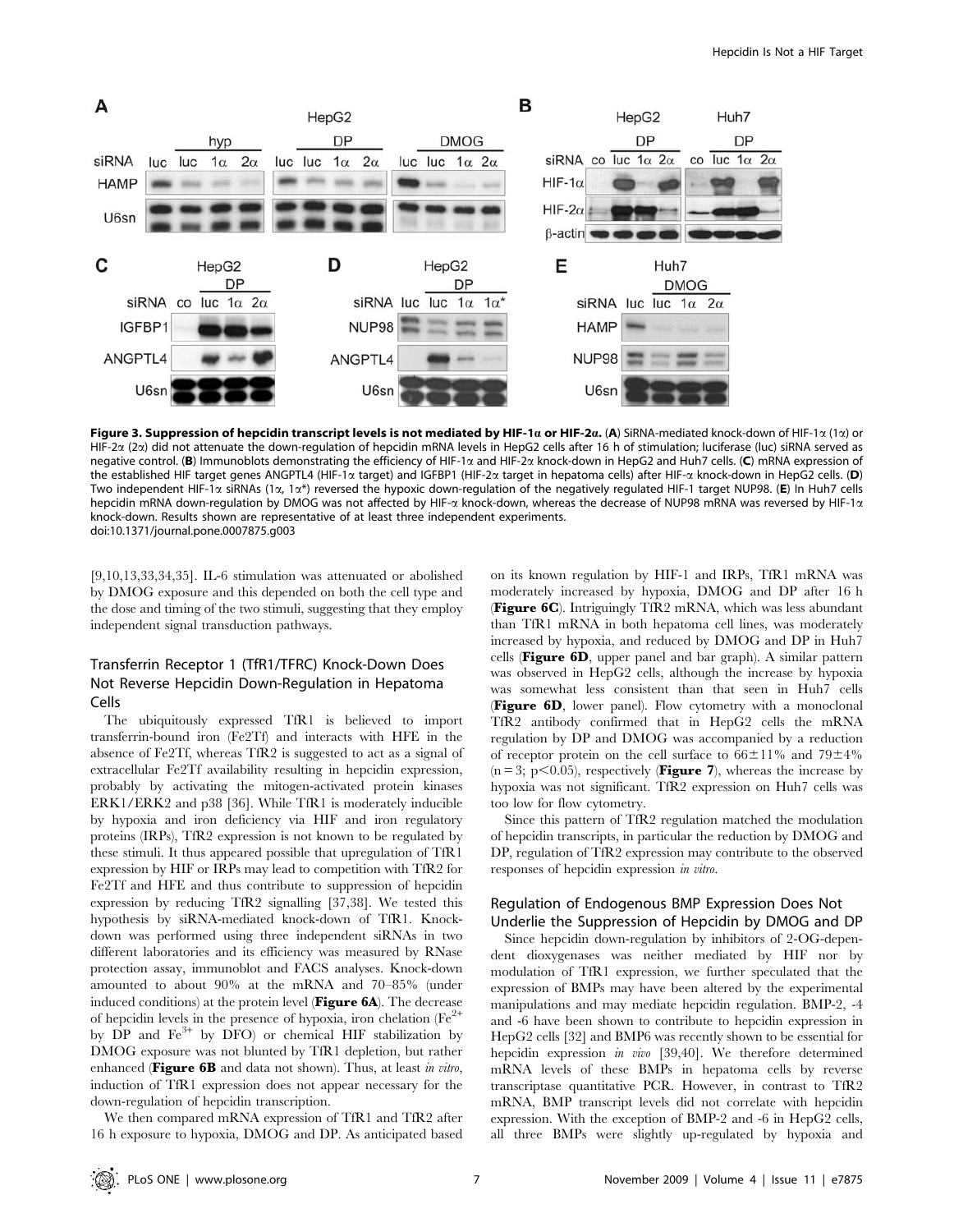#### A **Human HAMP promoter**

|       | 30901 gctcaaacat tttccagtta ccagagccac atctcaaggg tctgacactg ggaaaacacC          |  |                                                                   |  |
|-------|----------------------------------------------------------------------------------|--|-------------------------------------------------------------------|--|
|       | 30961 ACGTGcggat cgggcacacg ctgatgcttg ccctgctcag ggctatctag tgttccctgc          |  |                                                                   |  |
|       | 31021 cagaacctat g <b>CACGTG</b> tgg tgagagctta aagcaatgga tgcttccccc aacatgccag |  |                                                                   |  |
|       | 31081 acactcctga ggagcctggc ggctgctggc catgccocgt gtgcatgtag gcgatgggga          |  |                                                                   |  |
| 31141 |                                                                                  |  | agtgagtgga ggagagcgga accttgattc tgctcatcaa actgcttaac cgctgaagca |  |
| 31201 |                                                                                  |  | aaagggggaa cttttttccc gatcagcaga atgacatcgt gatggggaaa gggctcccca |  |
| 31261 |                                                                                  |  | gatggctggt gagcagtgtg tgtctgtgac cccgtctgcc ccaccccctg aacacacctc |  |
| 31321 |                                                                                  |  | tgccggctga gggtgacaca accctgttcc ctgtcgctct gttcccgctt atctctcccg |  |
| 31381 |                                                                                  |  | cottttogge gocaccacet tettggaaat gagacagage aaaggggagg gggetcagac |  |
| 31441 |                                                                                  |  | caccgcctcc cctggcaggc cccataaaag cgactgtcac teggtcccag acaccagagc |  |
| 31501 |                                                                                  |  | aageteaaga eecageagtg ggacageeag acagaeggea egATGgeaet gageteecag |  |

### HREs of the mouse HAMP1 promoter

gggtgtgtgtgtatgcGCGTGtgtGCGTGtgtgtgttttaattttct



Figure 4. The hypoxic response of the *hepcidin* promoter is cell type-specific and independent of HIF. (A) Sequence of the human hepcidin promoter (acc. no. AD000684.1) with two putative HIF binding motifs which also conform to E-box/USF binding sites (yellow boxes, red letters) and one additional HIF binding site (yellow); binding sites for p53 (light blue), AP1 (blue-green), C/EBPα (green), STAT3 (pink), SMAD (grey) are also marked; mRNA sequence (bold), translation start codon (ATG); underlined sequence represents region highly conserved between human and murine hepcidin 1 gene. Lower sequence, two putative HREs were identified in the mouse hepcidin 1 gene about 2.1 kbp upstream to the transcription start. These HIF binding sites do not conform to E-box/USF binding site consensus sequence. (B) A 617-bp human hepcidin promoter construct (HAMP.prom) responded differently to hypoxia (hyp), DMOG and DP in HepG2 and Huh7 cells after 16 h of stimulation (co = control). Data are means ± SD of five (HepG2 cells) or three (Huh7 cells) independent experiments. (C) SiRNA knock-down of HIF-1 $\alpha$  (1 $\alpha$ ) or HIF-2a (2a) did not reverse the down-regulation of promoter activity by DMOG in Huh7 cells; a 6xHRE luciferase reporter served as control. 3 luc siRNAs served as negative control for the pGL2-based hepcidin promoter constructs and 2 luc siRNA as negative control for the pGL3 6xHRE; deletion of the putative HREs in the HAMP promoter (HAMP.prom $\Delta$ HRE) did not alter the response of the luciferase construct to DMOG nor did HIF- $\alpha$  knock-down. (D) Deletion of putative HREs (HAMP.prom $\Delta$ HRE) did not alter the response of the hepcidin promoter to DMOG, DP or hypoxia in Huh7 cells. (E) Overexpression of a stable HIF-1 $\alpha$  triple mutant (HIF-1 $\alpha$ TM) tended to increase hepcidin promoter activity in comparison with the empty vector control (pcDNA3). The 6xHRE reporter served as positive and the promoter-less pGL2basic vector as negative control, respectively; HAMP promoter activities given in B–D are means of three independent experiments $\pm$ SD. \*p<0.05; \*\*p<0.01 vs. unstimulated control (co).

doi:10.1371/journal.pone.0007875.g004

markedly up-regulated by DMOG and DP in both cell lines (Figure 8). Thus, modulation of hepcidin expression by endogenous BMPs does not seem to underlie the reduction of hepcidin mRNA by DMOG and DP.

# Short-Term Hypoxia Does Not Consistently Down-Regulate Liver Hepcidin 1 mRNA Expression in Mice

To find out whether the reported down-regulation of liver hepcidin mRNA levels in mice could be reproduced and inversely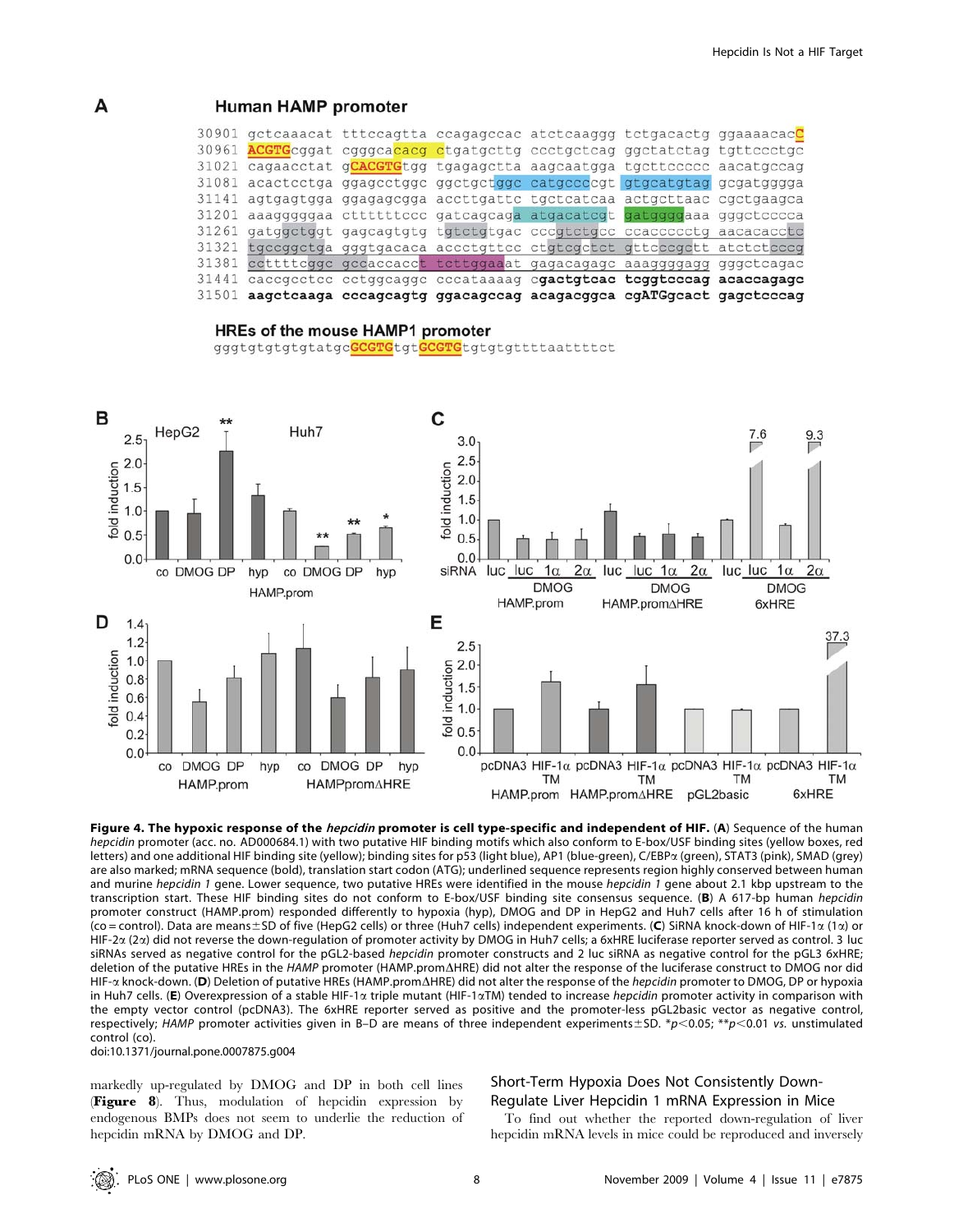

Figure 5. Transcriptional induction of hepcidin expression by IL-6 and BMP-2. (A) RNase protection assays demonstrating dose-dependent induction of hepcidin mRNA by IL-6 in HepG2 and Huh7 cells. U6sn RNA served as loading control. (B) Quantification of hepcidin mRNA induction; means  $\pm$  SD of three independent experiments; \*p<0.05, \*\*p<0.01 vs. unstimulated cells. ( $\overline{C}$ ) IL-6 blunted, but did not abrogate the down-regulation of hepcidin mRNA levels by DMOG. IGFBP1 mRNA served as control for the hypoxic stimulation. (D) IL-6 activated the human hepcidin promoter (HAMP.prom) in HepG2 and Huh7 cells. (E) Activation of the hepcidin promoter by BMP-2 (100 ng/ml) was mediated primarily by the proximal promoter, since fusion of the 5'adjacent CpG island to the proximal promoter (HAMP.prom.CpG) did not significantly alter the response to BMP-2. The activation was more pronounced under serum-reduced conditions (0.4% FCS). D–E, data are means±SD of three independent experiments;  $*p$ <0.05,  $*p$ <0.01 vs. unstimulated controls. doi:10.1371/journal.pone.0007875.g005



Figure 6. TfR1 is not necessary for hepcidin down-regulation, but TfR2 and hepcidin expression correlate. (A) TfR1 mRNA and protein levels were reduced by TfR1 siRNA transfection as determined by RNase protection assay (RPA) and immmunoblot; luciferase (luc) siRNA served as negative control; x-tubulin (tub) was used as loading control for the immunoblot. DFO = desferrioxamine (100 µM). (B) In Huh7 cells hepcidin mRNA down-regulation after 16 h of exposure to DMOG (DG), DP and hypoxia was not abrogated but rather enhanced by TfR1 knock-down; co = unstimulated control cells. Data are representative of at least two independent experiments in either cell line. (C) TfR1 mRNA induction by hypoxia, DMOG and DP in Huh7 cells, 40 µg total RNA were used per sample, n = 3-4. (D) TfR2 mRNA regulation in Huh7 cells (upper panel) and HepG2 cells (lower panel), 60 µg total RNA per sample; bar graph, quantification of TfR2 levels in Huh7 cells; n = 4-6; \*p<0.05, \*\*p<0.01. doi:10.1371/journal.pone.0007875.g006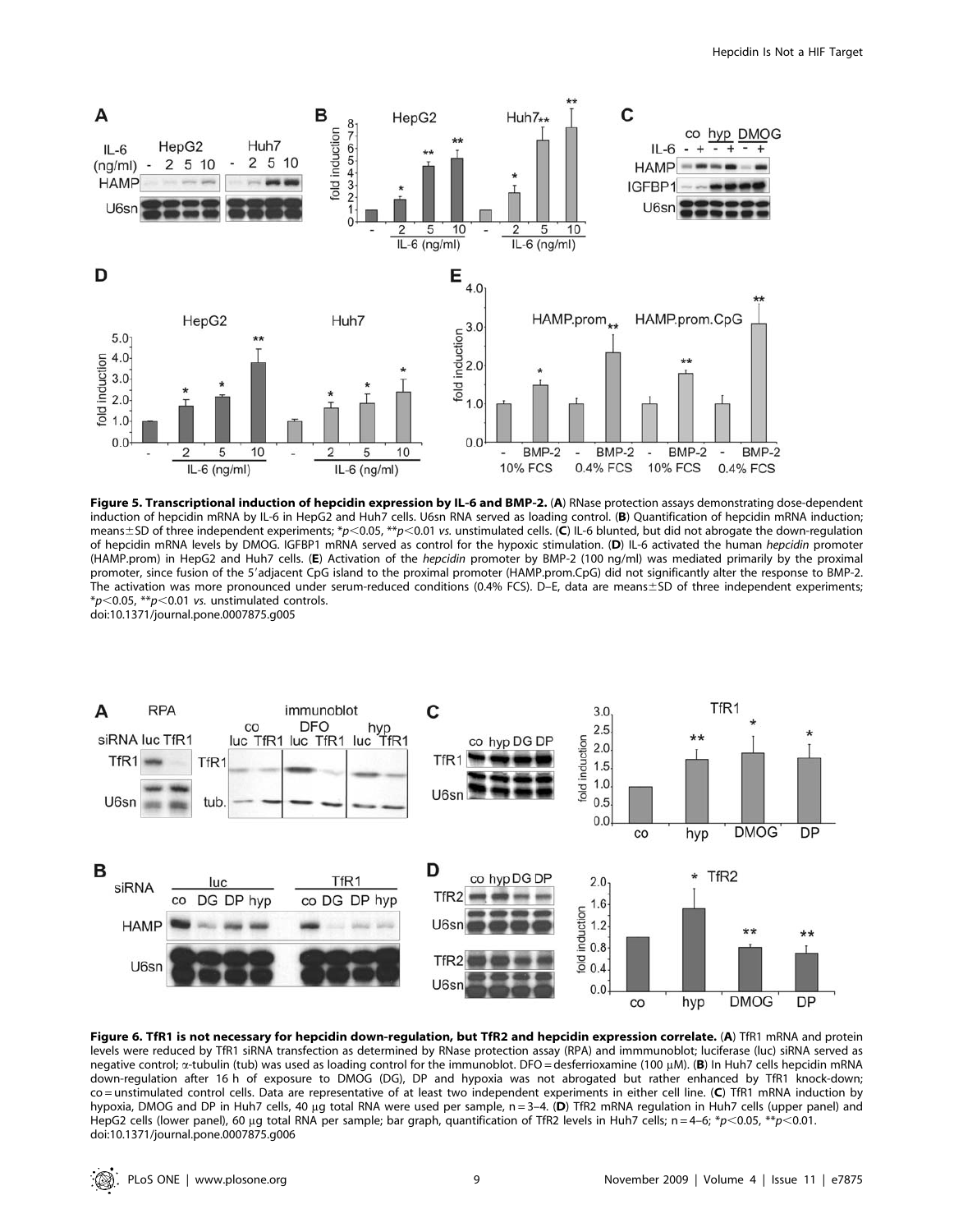

Figure 7. Effects of hypoxia, DMOG and DP on TfR2 protein expression in HepG2 cells. (A) FACS analysis of HepG2 cells with a TfR2 mouse monoclonal antibody demonstrating TfR2 expression on HepG2 cells under baseline conditions in comparison with an isotype-matched negative control antibody (co - TfR2). (B) After 16 h exposure to hypoxia a moderate induction was detected. After 16 h exposure to DMOG (C) or DP (D) TfR2 protein expression was reduced. C–D, representative of three independent experiments; B, representative of two out of three experiments. doi:10.1371/journal.pone.0007875.g007

related to the induction of HIF target genes, Balb/c mice on a normal (iron-rich) diet were exposed for  $6-8$  h to hypoxia (8%  $\mathrm{O}_2$ , Figure 9A–B) or 0.1% carbon monoxide (CO, Figure 9B), which leads to functional anemia and HIF activation. Surprisingly, these conditions did not result in a consistent reduction of hepatic hepcidin 1 mRNA expression (8 h hypoxia vs. normoxia  $p = 0.2$ , 24 h hypoxia vs. normoxia  $p = 0.4$  in Mann Whitney test). Hepcidin 1 mRNA levels were highly variable both under basal and stimulated conditions (mean HAMP-1/U6sn ratios $\pm$ SEM normoxia  $36\pm9.3$ , 8 h hypoxia  $18.9\pm4.5$ , 24 h hypoxia  $24.7\pm5.7$ ). Since female mice show higher baseline hepcidin expression than males  $([41]$ ; Figure 9C), we used exclusively female littermates for the experiments. Even under these conditions, the response to hypoxia was variable and in the COtreated animals we observed up- rather than down-regulation of hepatic hepcidin 1 mRNA. Mean HAMP-1/U6sn ratios±SEM were  $0.28\pm0.022$  in the CO-treated group vs.  $0.12\pm0.036$  in the control group  $(p<0.01$  in Student's t-test,  $p<0.05$  in Mann Whitney test; Figure 9B). The difference between the hypoxiatreated group  $(0.18 \pm 0.035)$  and the normoxic control group was not significant (Student's t-test and Mann Whitney test). To verify that the experimental interventions were sufficient to up-regulate

HIF, expression of hepatic IGFBP1 and myocardial vascular endothelial growth factor-A (VEGF) were measured. All animals exposed to CO showed a marked induction of HIF target genes, whereas the response to hypoxia was less pronounced and no more detectable after 24 h hypoxia. One animal of the 8 h hypoxia group quantitated in the bar graph in Figure 9A did not show liver IGFBP1 induction, but also exhibited the lowest hepcidin 1 transcript level.

In a further experimental approach we used the chemical HIF inducer N-oxalylglycine (OG), the water-soluble derivative of DMOG, because chemical HIF induction is better tolerated during prolonged exposure than hypoxia or CO. In vivo OG is taken up by epithelial cells of the liver and kidney mediated by different organic anion transporters. Because EPO is produced by interstitial fibroblasts of the kidney, OG does not lead to EPO induction which was confirmed by RT PCR in pilot experiments (mean EPO/18S ratios $\pm$ SEM of OG-treated mice:  $0.32\pm0.34$ , of hypoxic mice:  $35.4\pm22.2$ , of CO-exposed mice: 131.1 $\pm$ 61.2, normoxic mice = 1; n = 3 for each group). Five male C57BL/6 mice were injected with 9.2 mg OG twice (24 h OG +16 h OG), another five animals received at first OG and after 24 h an injection with vehicle only (24 h OG +16 h Tris),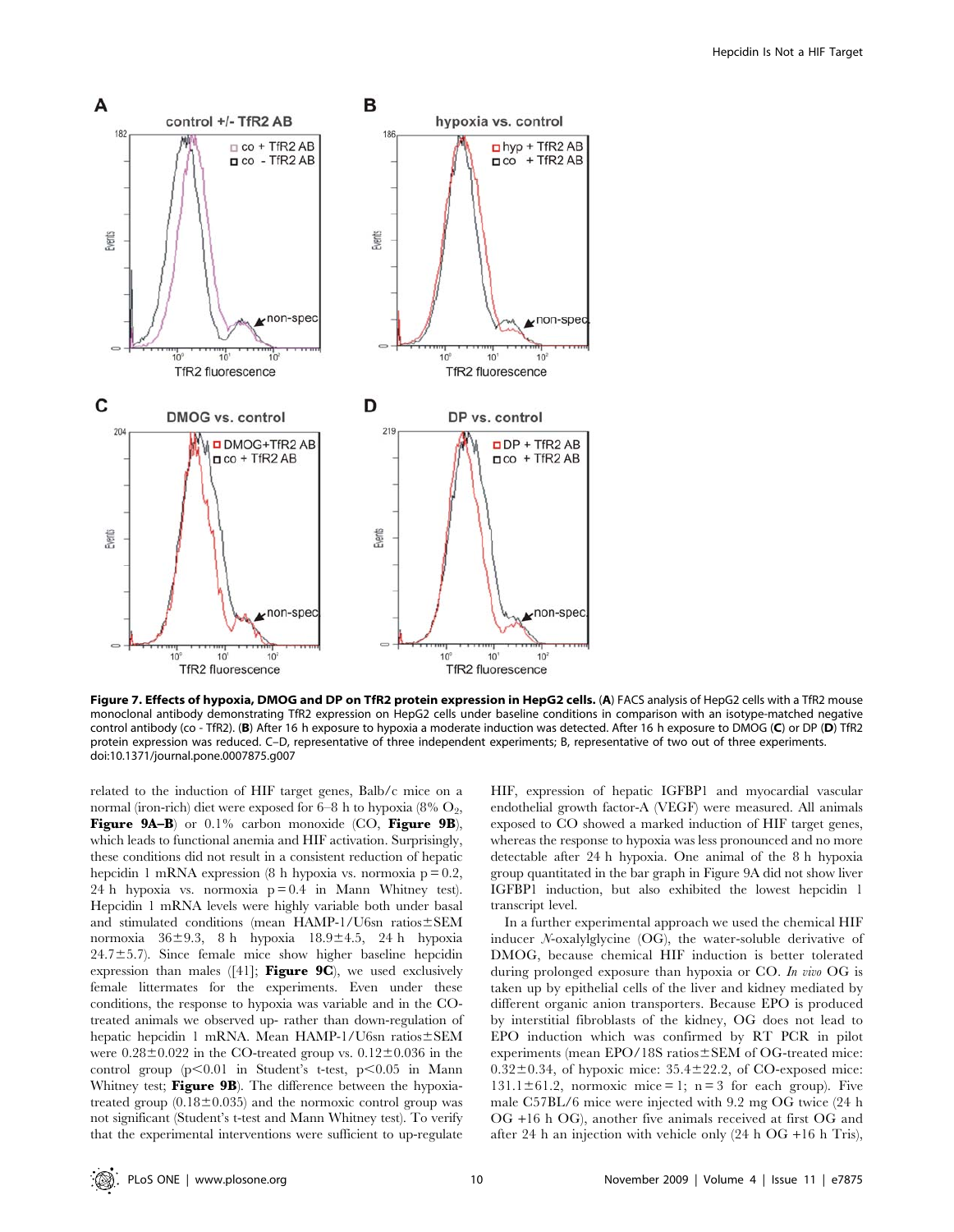

Figure 8. Regulation of BMP-2, -4 and -6 mRNA expression in hepatoma cells. Quantitative RT PCR analysis of BMP-2 (A, D), BMP-4 (B, E) and BMP-6 (C, F) mRNA expression in Huh7 (A–C) and HepG2 cells (D–F). Cells were exposed to 1% O<sub>2</sub> (hyp), 100  $\mu$ M DMOG or 100  $\mu$ M DP for 16 hours. BMP mRNA levels were related to ß-actin mRNA expression. Data given are means of two independent experiments and two RT PCRs per experiment. doi:10.1371/journal.pone.0007875.g008

whereas the three male control mice were injected with vehicle only. RNA was prepared from liver samples, and mRNA expression of HAMP-1 and HIG2, a HIF target gene [22], was determined by the use of quantitative RT PCR (Figure 9D). All OG-treated animals showed a pronounced increase of HIG2 mRNA expression, indicative of HIF activation in the liver (mean HIG2/18S ratios $\pm$ SEM were 81.5 $\pm$ 16.2 in the 24 h OG+16 h OG group compared with the control  $1.0\pm0.18$ , p<0.01; mean HIG2/18S ratios were  $101.7\pm24.4$  in the 24 h OG+16 h Tris group,  $p<0.05$  vs. controls as analyzed by Student's t-test,  $p<0.05$  for either treatment group vs. controls in Mann Whitney test). Comparable to the results obtained with hypoxia and CO, HAMP-1 was slightly increased (n.s.), but not decreased, by OG treatment. Mean HAMP-1/18S ratios $\pm$ SEM were  $2.15\pm0.63$  for the 24 h OG +16 h OG group,  $3.15\pm0.74$ for the 24 h OG +16 h Tris group and  $1\pm0.31$  for the control group (n.s. in Student's t-test, Mann Whitney test and one-way ANOVA).

Although performed on a limited number of animals, these data suggest that hepcidin regulation *in vivo* is complex and that, in the short term, HIF activation in the liver is not sufficient to suppress hepcidin.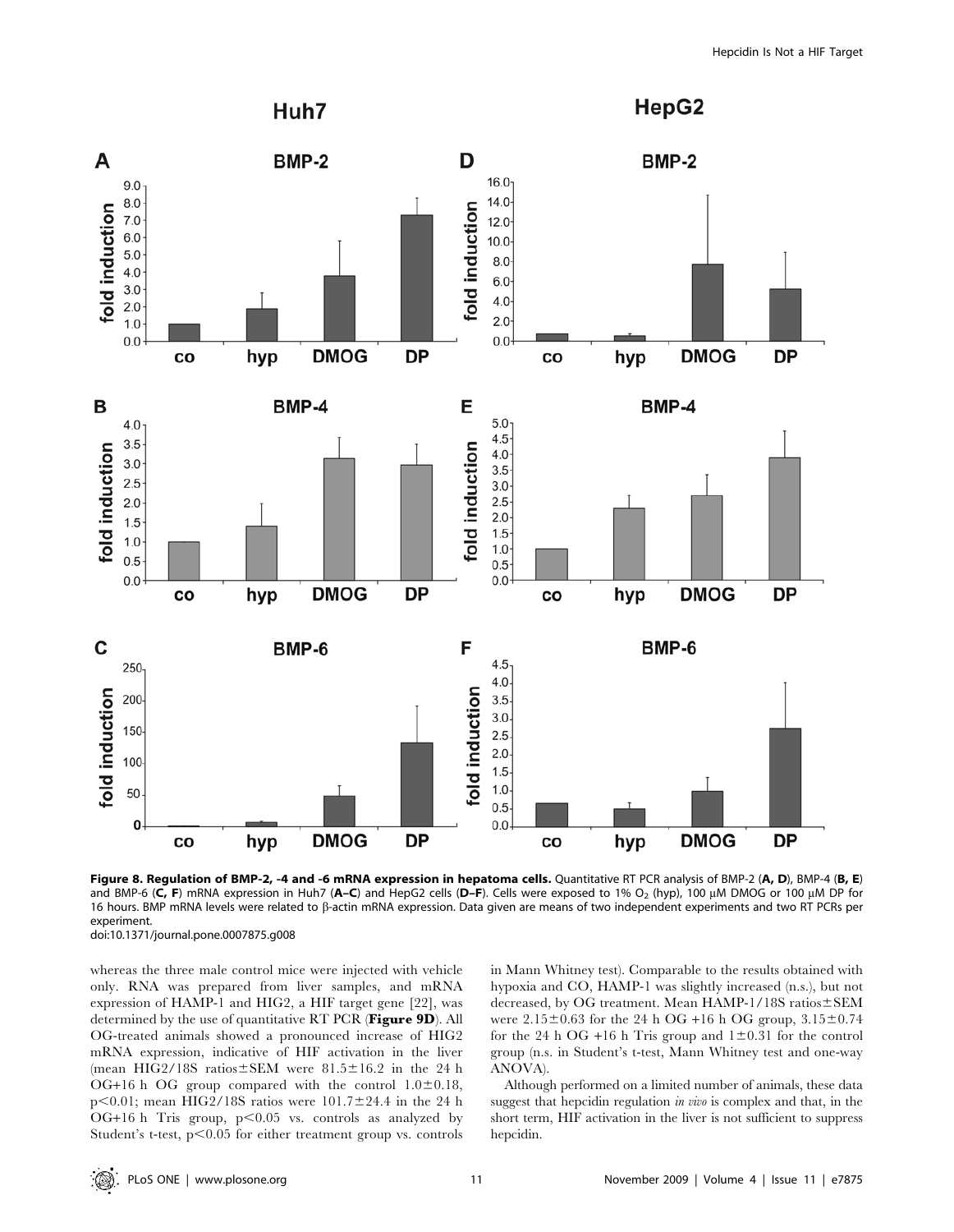

Figure 9. Hepcidin 1 transcript levels are not consistently down-regulated by hypoxia or carbon monoxide in mice. (A) Mice exposed to 8% O<sub>2</sub> (hypoxia) for 8 h or 8 h 8% O<sub>2</sub> followed by 16 h 10% O<sub>2</sub> (= 24 h) did not show significantly decreased liver hepcidin 1 (HAMP-1) mRNA expression; no = normoxia. Representative RPA results (left panel) and quantification of HAMP-1 and IGFBP1 transcript levels in the total numbers of animals used (right graphs). (B) 0.1% carbon monoxide (CO) for 6 h moderately increased hepcidin 1 transcript levels and markedly increased vascular endothelial growth factor (VEGF) and IGFBP1 expression. The effect of hypoxia was again not significant. Representative RPA results and quantification of HAMP-1 transcript levels in the total number of animals used. (C) Liver hepcidin mRNA levels of female (F) mice were higher than those of males (M). (D) In an alternative approach, male C57BL/6 mice were injected with the HIF inducer N-oxylylglycine (OG) twice (24 h OG +16 h OG; n = 5) or once, followed by a vehicle injection (24 h OG +16 h Tris; n = 5). The male control mice received vehicle only (24 h Tris +16 h Tris; n = 3). The left graph shows that in both treatment groups HAMP-1 mRNA levels were slightly, but not significantly increased 40 h after the first OG injection. The right graph shows that HIF was activated by OG in the livers, because mRNA of the HIF target gene HIG2 was significantly induced (indicated p values are Student's t-test;  $p<0.05$  for either OG group vs. control in Mann Whitney test). doi:10.1371/journal.pone.0007875.g009

#### **Discussion**

# Hypoxia Does Not Reproducibly Lead to Hepcidin Down-Regulation In Vitro and In Vivo

The aim of the present study was to determine the contribution of HIF to the transcriptional regulation of hepcidin expression. In contrast to previous studies [17,42,43], our results show that hypoxia does not consistently suppress hepcidin expression in human hepatoma cells or, after short-term hypoxia, carbon monoxide exposure or N-oxalylglycine (OG) administration in mice on a normal iron-rich diet. Moreover, experiments with primary mouse hepatocytes also did not show a significant effect of hypoxia  $(1.19\pm0.4\text{-}$  fold induction vs. unstimulated controls, five independent cell preparations, data not shown). In contrast, the reduction of hepcidin mRNA levels by chemical HIF stabilizers, in particular the iron chelator DP, was reproducible, but not dependent on HIF-1 $\alpha$ , HIF-2 $\alpha$ , TfR1 induction or modulation of BMP expression. In those experiments which showed a downregulation of hepcidin mRNA by hypoxia this was also not dependent on HIF. The variability of the hypoxic hepcidin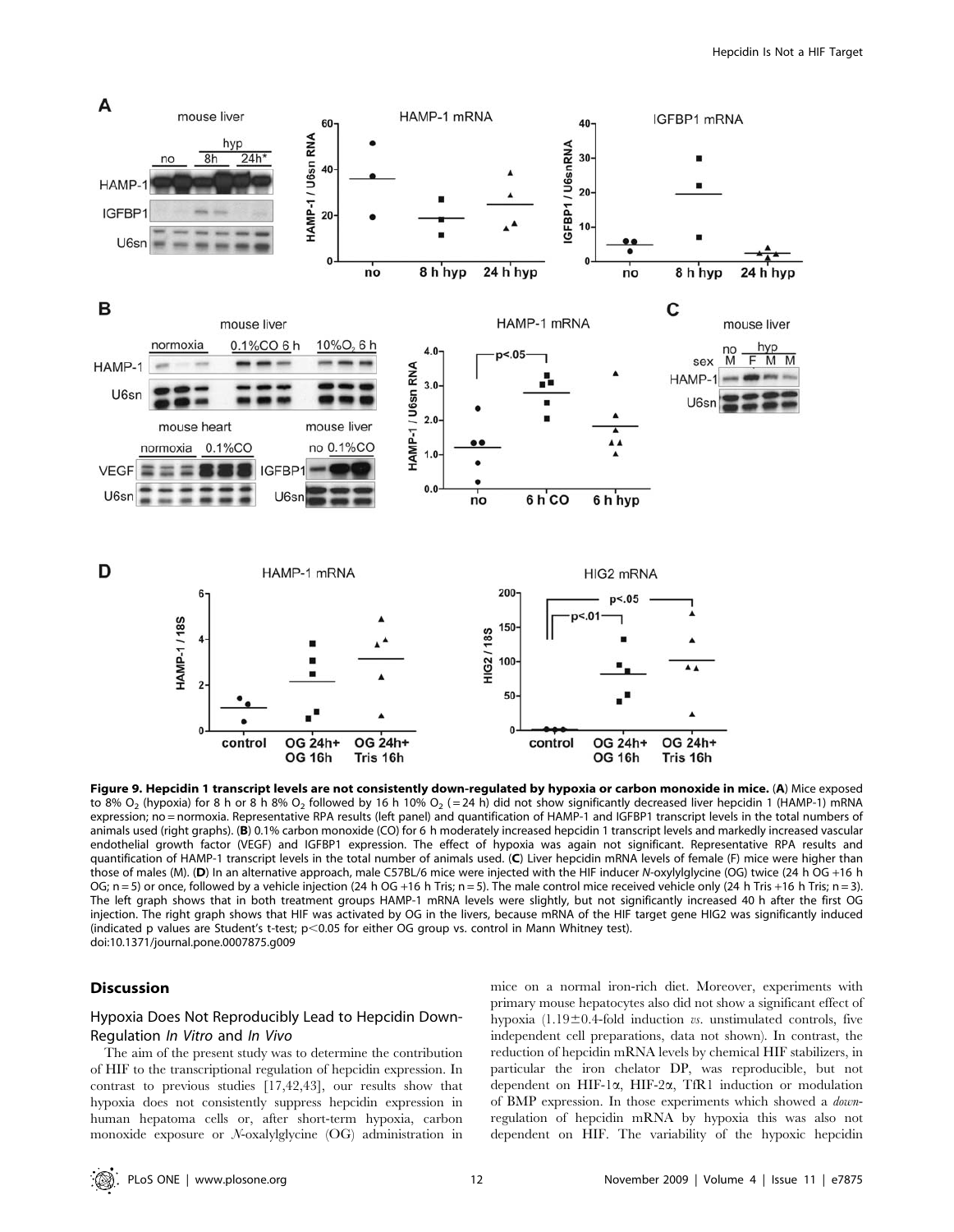response points at an overlay of several, presumably indirect effects of hypoxia on hepcidin expression.

Two previous studies confirmed the initially reported hepcidin down-regulation by hypoxia [42,43], which may be due to different experimental conditions, such as the duration of hypoxic exposure (24 h vs. 16 h in our study) and the serum used for cell culture. Prolonged hypoxia triggers a broad, predominantly HIFindependent suppression of gene transcription, which may also account for the down-regulation of hepcidin. In accordance with our results, both studies demonstrated that the hypoxic downregulation was independent of HIF.

The results of the animal studies in the present report were heterogeneous and did not show a consistent up- or downregulation of hepcidin by short-term hypoxia (6–24 h) in Balb/c mice. Obviously, food intake and presumably also circadian rhythms, as it was observed in humans [44], prevail over the effects of hypoxia in mice. However, in two of three experiments we found rather up- than downregulation of hepcidin expression by hypoxia, carbon monoxide or the chemical HIF inducer OG (although the increase only reached statistical significance in the CO-treated group). In this respect, the results of a recent study that showed HIF-2 $\alpha$ -dependent expression of the intestinal epithelial divalent metal transporter 1 (DMT1 = NRAMP2) may be of interest, because they suggest that hypoxia or chemical HIF inducers could stimulate iron uptake by intestinal epithelial cells, which may perhaps lead to elevated serum iron and hepcidin levels [45].

# Post-Transcriptional Mechanisms May Contribute to Hepcidin mRNA Regulation

In HepG2 cells, DP exposure led to decreased hepcidin mRNA levels, but activated the hepcidin promoter, suggesting that the reduction of hepcidin mRNA expression is not due to transcriptional suppression, but at least partially caused by post-transcriptional mechanisms such as mRNA destabilization. Hepcidin promoter activation by DP in HepG2 cells could be completely prevented by HIF-1 $\alpha$  knock-down, but was independent of the putative HREs in the hepcidin promoter (data not shown), suggesting that the marked HIF-1 activation by DP, which reproducibly exceeds that by hypoxia and DMOG, induces a factor which up-regulates hepcidin on the transcriptional level. At present we have no explanation for this observation. BMP-2,-4, and -6 expression patterns in HepG2 and Huh7 cells (Figure 8) could not explain the difference between the two hepatoma cell lines. Moreover, preliminary experiments showed that DP did not induce IL-6 in hepatoma cells, which was a further candidate mediator of hepcidin expression.

# Serum Components Are Required for Hepcidin Expression In Vitro and May Modulate Hepcidin Regulation

One of the most striking results of the present study was the rapid and marked decrease of hepcidin mRNA levels upon serum withdrawal. This effect was not rescued by supplementation of transferrin-bound iron, which indicates that other factors, e.g. BMPs, IL-6 and/or growth factors are necessary for the high basal hepcidin expression in HepG2 and Huh7 cells. A recent study demonstrated association of TfR2 with lipid rafts and mitogenactivated protein kinase signalling [36], which may hint at a convergence of growth factor, cytokine and TfR2 signal transduction pathways in hepcidin regulation and thus partially explain the effects of serum components on hepcidin expression. Presumably, not only the basal expression but also the hypoxic regulation of hepcidin may be modulated by a balance between hypoxia-regulated endogenous growth-factors and components of the fetal calf serum, since a change of the batch of serum used for cell culture also modulated the hypoxic hepcidin response and caused the high variability of the hypoxic hepcidin response as demonstrated in Figure 1. Identification of which components of fetal calf serum are necessary to maintain hepcidin expression, although beyond the scope of this study, may provide novel targets for future therapies able to modulate hepcidin levels in human disease. In the present study, we show by the use of protein kinase inhibitors that PI3 kinase activity is required for basal hepcidin expression in Huh7 cells, whereas inhibition of the MAP kinase pathway did not decrease, but rather increased hepcidin mRNA levels in Huh7 and HepG2 cells.

# The Regulation of TfR2 Expression Parallels Hepcidin Expression in Hepatoma Cells

A further novel finding of the present study was that, in contrast to BMPs, TfR2 expression was regulated in a pattern that matched hepcidin regulation: hypoxia slightly increased, whereas DP and DMOG decreased, TfR2 expression. TfR2 mutations have been reported to underlie hereditary hemochromatosis indicating a pivotal role for TfR2 in the transcriptional regulation of hepcidin (for review see [12]). Recently, Gao and co-workers demonstrated that in the presence of transferrin-bound iron (Fe2Tf), TfR1 is released from its interaction with HFE and replaced by the TfR2- Fe2Tf complex, though at an alternative binding domain of HFE [38]. Thus, HFE may transcriptionally activate hepcidin through TfR2 signaling, emphasizing the functional significance of TfR2 in hepcidin expression. The study also showed that HFE expression is low in HepG2 cells and overexpression is required to elicit clear Fe2Tf effects in HepG2 cells, which may explain the rather moderate effects of the experimental interventions observed in the present study.

Due to these limitations of cell culture models, we also cannot rule out that in vivo modulation of TfR1 expression by IRPs and/or HIF may regulate hepcidin expression.

# Determinants of Hepcidin Expression In Vivo: A Paradigm Shift?

Previous reports demonstrated that the decrease of hepcidin expression by experimentally induced anemia in animals is dependent on erythropoiesis, since it could be abolished or blunted by inhibitors of erythropoiesis such as irradiation, carboplatin, doxorubicin or EPO-blocking antibodies [46,47]. These results suggested that hepcidin may respond to a signal arising from the erythropoietic activity itself and showed that anemia and tissue hypoxia per se were not sufficient to suppress hepcidin. Although liver-specific HIF-1 $\alpha$  and VHL knock-out models rather suggested direct effects of HIF on hepcidin expression [21], the experiments presented did not exclude that the stimulation of erythropoiesis was the underlying cause of the observed effect on hepcidin. Growth differentiation factor 15 and BMP-6 have recently been implicated in hepcidin regulation in mice [14,48,49]. It is therefore conceivable that the balance and competition between factors of the transforming growth factor family, secreted by the expanding erythron and the liver may be critical in the transcriptional regulation of hepcidin.

However, a recent study in chronic kidney disease (CKD) patients, based on a novel immunoassay detecting the functional 25-amino acid hepcidin peptide, rather suggested that erythropoiesis may be the signal for hepcidin suppression [44]. More recently, erythropoietin administration to healthy humans (which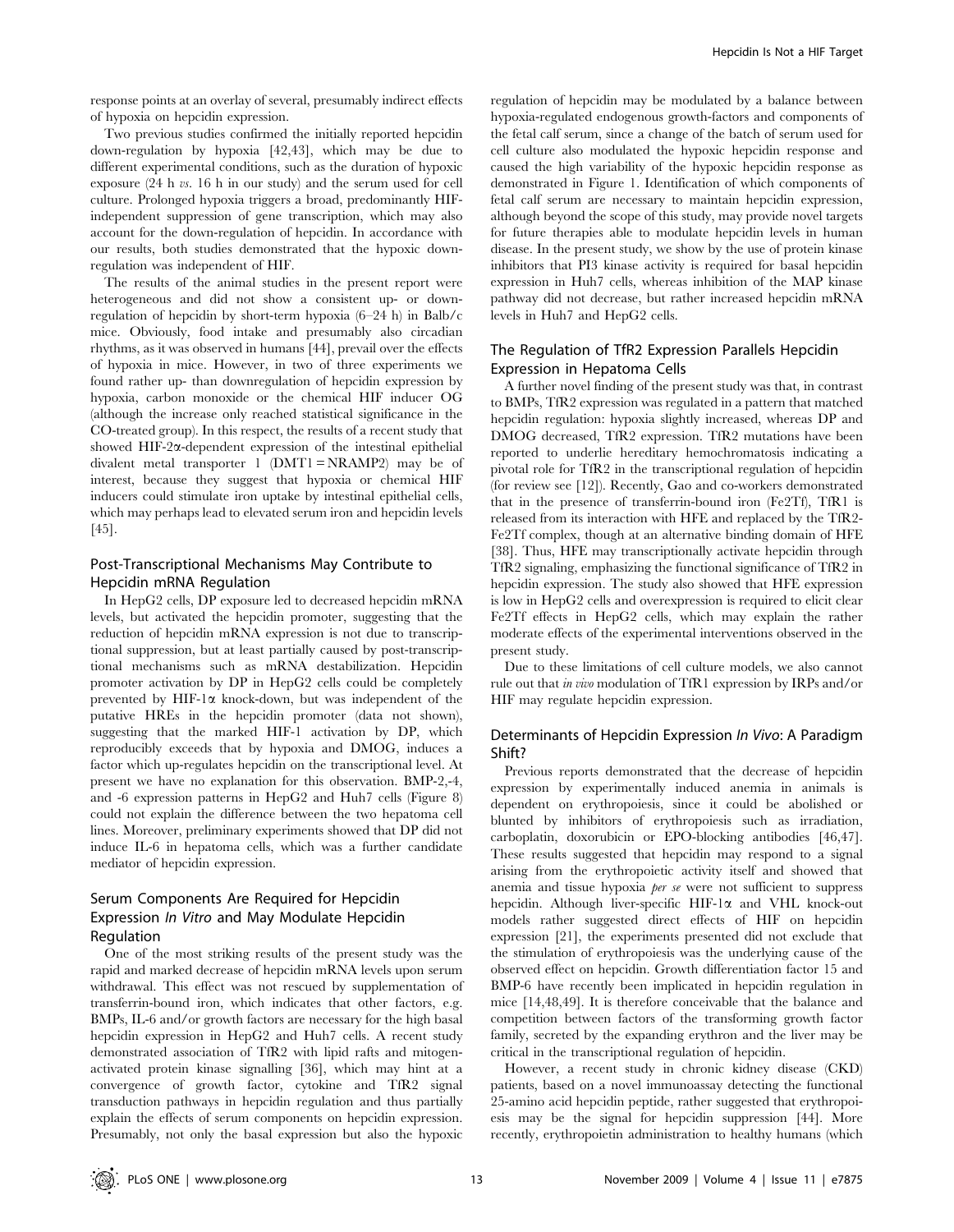would not be predicted to increase HIF activity) was observed to result in profound and prolonged suppression of circulating hepcidin which could not be attributed to changes in circulating iron or GDF-15 [50]. This indicates that, also in humans, neither hypoxia nor anemia are required for the suppression of hepcidin by erythropoiesis and challenges the idea that erythropoietin induction and hepcidin inhibition are parallel effects of HIF activation. While there is some evidence that erythropoietin may directly suppress hepcidin production in HepG2 cells in culture [51], the two collaborating groups of this manuscript could not reproduce these experiments (data not shown) and it seems more likely that a circulating factor released by the bone marrow is able to modulate hepcidin expression, not least because bone marrow ablation prevents suppression of hepcidin following erythropoietin administration in mice [47].

In keeping with the known limitations of cell culture models, our data show that hepcidin is not a direct negative target of HIF, but its expression can be modulated by a multitude of extrinsic factors and cell-autonomous regulatory pathways, some of which may be subject to regulation by HIF. While identification and pharmacological targeting of these factors may provide novel clinical

#### References

- 1. Krause A, Neitz S, Magert HJ, Schulz A, Forssmann WG, et al. (2000) LEAP-1, a novel highly disulfide-bonded human peptide, exhibits antimicrobial activity. FEBS Lett 480: 147–150.
- 2. Park CH, Valore EV, Waring AJ, Ganz T (2001) Hepcidin, a urinary antimicrobial peptide synthesized in the liver. J Biol Chem 276: 7806–7810.
- 3. Pigeon C, Ilyin G, Courselaud B, Leroyer P, Turlin B, et al. (2001) A new mouse liver-specific gene, encoding a protein homologous to human antimicrobial peptide hepcidin, is overexpressed during iron overload. J Biol Chem 276: 7811–7819.
- 4. Nicolas G, Bennoun M, Devaux I, Beaumont C, Grandchamp B, et al. (2001) Lack of hepcidin gene expression and severe tissue iron overload in upstream stimulatory factor 2 (USF2) knockout mice. Proc Natl Acad Sci U S A 98: 8780–8785.
- 5. Nemeth E (2008) Iron regulation and erythropoiesis. Curr Opin Hematol 15: 169–175.
- 6. Ganz T, Nemeth E (2006) Iron imports. IV. Hepcidin and regulation of body iron metabolism. Am J Physiol Gastrointest Liver Physiol 290: G199–203.
- 7. Gehrke SG, Kulaksiz H, Herrmann T, Riedel HD, Bents K, et al. (2003) Expression of hepcidin in hereditary hemochromatosis: evidence for a regulation in response to the serum transferrin saturation and to non-transferrin-bound iron. Blood 102: 371–376.
- 8. Nemeth E, Rivera S, Gabayan V, Keller C, Taudorf S, et al. (2004) IL-6 mediates hypoferremia of inflammation by inducing the synthesis of the iron regulatory hormone hepcidin. J Clin Invest 113: 1271–1276.
- 9. Wrighting DM, Andrews NC (2006) Interleukin-6 induces hepcidin expression through STAT3. Blood 108: 3204–3209.
- 10. Verga Falzacappa MV, Vujic Spasic M, Kessler R, Stolte J, Hentze MW, et al. (2007) STAT3 mediates hepatic hepcidin expression and its inflammatory stimulation. Blood 109: 353–358.
- 11. Lee P, Peng H, Gelbart T, Wang L, Beutler E (2005) Regulation of hepcidin transcription by interleukin-1 and interleukin-6. Proc Natl Acad Sci U S A 102: 1906–1910.
- 12. Beutler E (2006) Hemochromatosis: genetics and pathophysiology. Annu Rev Med 57: 331–347.
- 13. Babitt JL, Huang FW, Wrighting DM, Xia Y, Sidis Y, et al. (2006) Bone morphogenetic protein signaling by hemojuvelin regulates hepcidin expression. Nat Genet 38: 531–539.
- 14. Tanno T, Bhanu NV, Oneal PA, Goh SH, Staker P, et al. (2007) High levels of GDF15 in thalassemia suppress expression of the iron regulatory protein hepcidin. Nat Med 13: 1096–1101.
- 15. Courselaud B, Pigeon C, Inoue Y, Inoue J, Gonzalez FJ, et al. (2002) C/EBPa regulates hepatic transcription of hepcidin, an antimicrobial peptide and regulator of iron metabolism. Cross-talk between C/EBP pathway and iron metabolism. J Biol Chem 277: 41163–41170.
- 16. Bayele HK, McArdle H, Srai SK (2006) Cis and trans regulation of hepcidin expression by upstream stimulatory factor. Blood 108: 4237–4245.
- 17. Nicolas G, Chauvet C, Viatte L, Danan JL, Bigard X, et al. (2002) The gene encoding the iron regulatory peptide hepcidin is regulated by anemia, hypoxia, and inflammation. J Clin Invest 110: 1037–1044.
- 18. Wenger RH (2002) Cellular adaptation to hypoxia:  $O_2$ -sensing protein hydroxylases, hypoxia-inducible transcription factors, and  $O_2$ -regulated gene expression. FASEB J 16: 1151–1162.

therapies for the treatment of hemochromatosis or anemia of chronic disease (ACD), the pharmacological HIF inducers which are currently in clinical trials may exert suppressive effects on hepcidin as a consequence of the induction of erythropoiesis by increasing erythropoietin production and would therefore not be illogical treatments for ACD. Whether they are superior to EPO therapy in the treatment of ACD remains to be shown.

### Acknowledgments

The authors would like to thank Martina Muckenthaler, University of Heidelberg, for the kind gift of Huh7 cells, and Gisa Tiegs and Andrea Agi, University of Erlangen-Nuremberg, for providing primary mouse hepatocytes.

#### Author Contributions

Conceived and designed the experiments: DG PHM CW. Performed the experiments: MV DG UM GS BK CW. Analyzed the data: MV DG UM GS CW. Contributed reagents/materials/analysis tools: AB. Wrote the paper: DG AB PHM KUE CW. Initiated the study: KUE.

- 19. Kaelin WG Jr, Ratcliffe PJ (2008) Oxygen sensing by metazoans: the central role of the HIF hydroxylase pathway. Mol Cell 30: 393–402.
- 20. Semenza GL (2007) Hypoxia-inducible factor 1 (HIF-1) pathway. Sci STKE 2007: cm8.
- 21. Peyssonnaux C, Zinkernagel AS, Schuepbach RA, Rankin E, Vaulont S, et al. (2007) Regulation of iron homeostasis by the hypoxia-inducible transcription factors (HIFs). J Clin Invest 117: 1926–1932.
- 22. Warnecke C, Weidemann A, Volke M, Schietke R, Wu X, et al. (2008) The specific contribution of hypoxia-inducible factor-2 $\alpha$  to hypoxic gene expression in vitro is limited and modulated by cell type-specific and exogenous factors. Exp Cell Res 314: 2016–2027.
- 23. Sowter HM, Raval RR, Moore JW, Ratcliffe PJ, Harris AL (2003) Predominant role of hypoxia-inducible transcription factor (Hif)-1 $\alpha$  versus Hif-2 $\alpha$  in regulation of the transcriptional response to hypoxia. Cancer Res 63: 6130–6134.
- 24. Warnecke C, Zaborowska Z, Kurreck J, Erdmann VA, Frei U, et al. (2004) Differentiating the functional role of hypoxia-inducible factor (HIF)-1 $\alpha$  and HIF- $2\alpha$  (EPAS-1) by the use of RNA interference: erythropoietin is a HIF-2 $\alpha$  target gene in Hep3B and Kelly cells. FASEB J 18: 1462–1464.
- 25. Rothhammer T, Poser I, Soncin F, Bataille F, Moser M, et al. (2005) Bone morphogenic proteins are overexpressed in malignant melanoma and promote cell invasion and migration. Cancer Res 65: 448–456.
- 26. Elbashir SM, Harborth J, Weber K, Tuschl T (2002) Analysis of gene function in somatic mammalian cells using small interfering RNAs. Methods 26: 199–213.
- 27. Wang J, Chen G, Muckenthaler M, Galy B, Hentze MW, et al. (2004) Ironmediated degradation of IRP2, an unexpected pathway involving a 2 oxoglutarate-dependent oxygenase activity. Mol Cell Biol 24: 954–965.
- 28. Tazuke SI, Mazure NM, Sugawara J, Carland G, Faessen GH, et al. (1998) Hypoxia stimulates insulin-like growth factor binding protein 1 (IGFBP-1) gene expression in HepG2 cells: a possible model for IGFBP-1 expression in fetal hypoxia. Proc Natl Acad Sci U S A 95: 10188–10193.
- 29. Scharf JG, Unterman TG, Kietzmann T (2005) Oxygen-dependent modulation of insulin-like growth factor binding protein biosynthesis in primary cultures of rat hepatocytes. Endocrinology 146: 5433–5443.
- 30. Belanger AJ, Lu H, Date T, Liu LX, Vincent KA, et al. (2002) Hypoxia upregulates expression of peroxisome proliferator-activated receptor gamma angiopoietin-related gene (PGAR) in cardiomyocytes: role of hypoxia inducible factor 1a. J Mol Cell Cardiol 34: 765–774.
- 31. Cartharius K, Frech K, Grote K, Klocke B, Haltmeier M, et al. (2005) MatInspector and beyond: promoter analysis based on transcription factor binding sites. Bioinformatics 21: 2933–2942.
- 32. Babitt JL, Huang FW, Xia Y, Sidis Y, Andrews NC, et al. (2007) Modulation of bone morphogenetic protein signaling in vivo regulates systemic iron balance. J Clin Invest 117: 1933–1939.
- 33. Nemeth E, Valore EV, Territo M, Schiller G, Lichtenstein A, et al. (2003) Hepcidin, a putative mediator of anemia of inflammation, is a type II acutephase protein. Blood 101: 2461–2463.
- 34. Wang RH, Li C, Xu X, Zheng Y, Xiao C, et al. (2005) A role of SMAD4 in iron metabolism through the positive regulation of hepcidin expression. Cell Metab 2: 399–409.
- 35. Verga Falzacappa MV, Casanovas G, Hentze MW, Muckenthaler MU (2008) A bone morphogenetic protein (BMP)-responsive element in the hepcidin promoter controls HFE2-mediated hepatic hepcidin expression and its response to IL-6 in cultured cells. J Mol Med 86: 531–540.